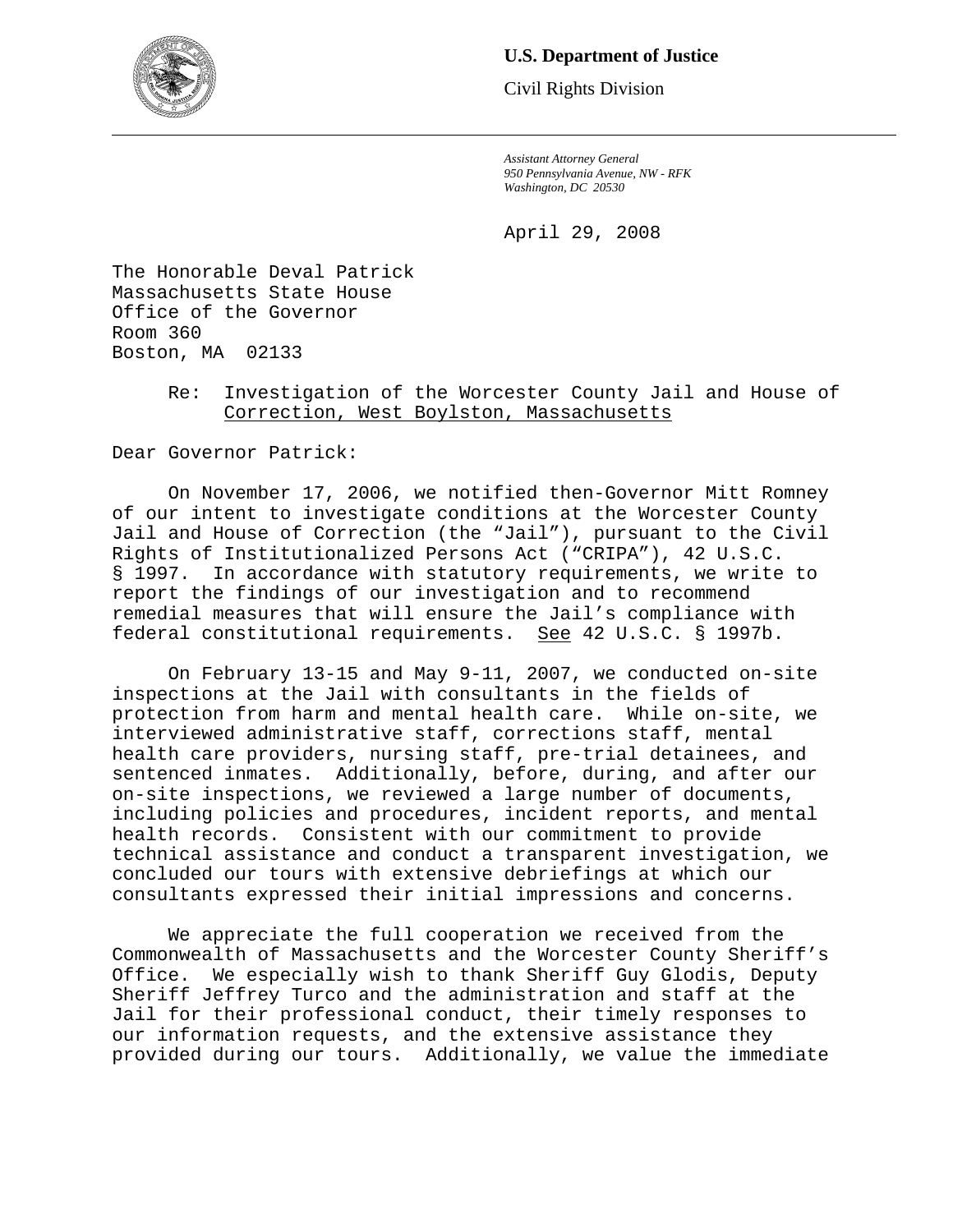attention given to address some of our concerns and appreciate that the Sheriff continues to update us on changes to policy and procedures in response to our on-site observations. While we have not had the opportunity to assess the implementation of these measures, we commend such leadership and commitment to reform.

Having completed the fact-finding stage of our investigation, we conclude that certain conditions at the Jail violate the constitutional rights of persons confined there. As detailed below, we find that the Jail fails to: (1) protect pre-trial detainees and sentenced inmates (collectively, "inmates") from harm; (2) protect inmates from exposure to unsanitary and unsafe environmental conditions; and (3) provide inmates with adequate mental health care to address their serious mental health needs.

### I. BACKGROUND

### A. Facility Description

The Jail is located in West Boylston, Massachusetts, approximately 50 miles west of Boston, and is operated by the Worcester County Sheriff's Office.<sup>1</sup> The Jail houses adult males who are pre-trial detainees or have been sentenced to a maximum of two and a half years. Although the Jail was designed to house approximately 800 inmates, it is significantly overcrowded; the average census in 2006 was 1,400. When we first visited the Jail in February 2007, the inmate population was approximately 1,427. During our second tour in May, it was approximately 1,380.

The Jail is comprised of several buildings that provide housing for inmates with various security classifications. Opened in 1973, the Main Jail houses maximum and medium security inmates. It has five housing units -– A-1, A-2, Maximum B, Maximum C, and Medium C. Inmates are also housed in the gymnasium when there are not enough cells in the regular housing units. The upper tier of A-1 has 16 single-bunked cells that are used for inmates on suicide watch.

 $1$  In 1998, the Worcester County government was abolished and the Sheriff's Office became an independent agency of the State. Auditor of the Commonwealth, Independent State Auditor's Report on Certain Activities of the Worcester County Sheriff's Office, at 1 (June 9, 2005).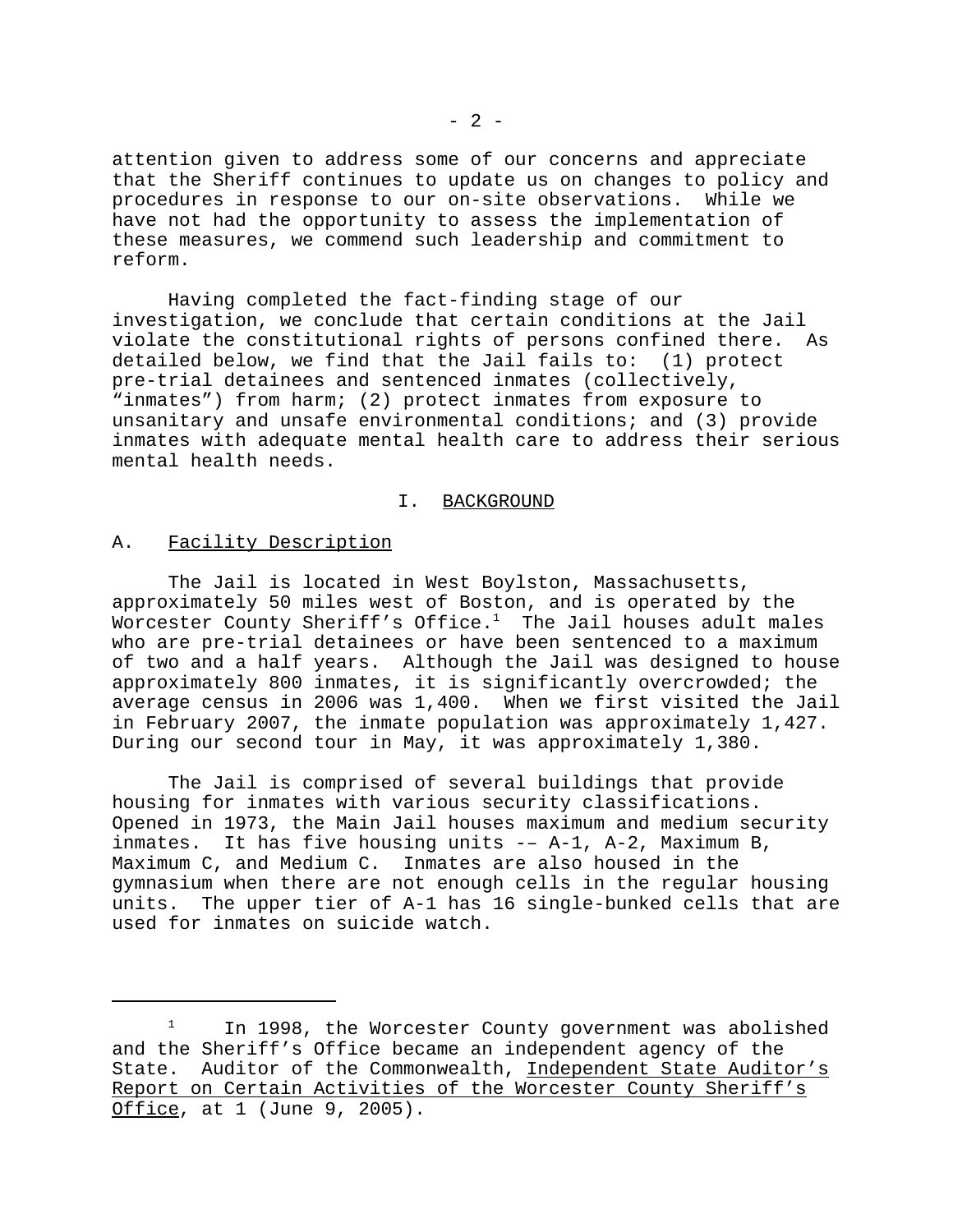The lower tier of A-1 and both tiers of A-2 have 16 cells that can be single-bunked or double-bunked and are used for disciplinary and administrative segregation.

The Modular Complex houses medium security inmates in five housing units with double-bunked cells. The Minimum Security Facility houses minimum security inmates in a dormitory style setting. The Annex provides dormitory-style housing for inmates who are on work release. Clinic health service areas are located in the Main Jail and the Modular Complex. $^2$ 

#### B. General Legal Framework

CRIPA authorizes the Attorney General to investigate and take appropriate action to enforce the constitutional rights of pre-trial detainees and sentenced inmates. 42 U.S.C. § 1997. In defining the scope of inmates' Eighth and Fourteenth Amendment rights, the Supreme Court has held that corrections officials must take reasonable steps to guarantee inmates' safety and provide "humane conditions" of confinement. Farmer v. Brennan, 511 U.S. 825, 832 (1994); Bell v. Wolfish, 441 U.S. 520 (1979) (pre-trial detainees are protected by the Fourteenth Amendment). The "humane conditions" standard is satisfied when a corrections system provides for inmates' basic needs for safety, medical care, food, clothing, and shelter. Id.; Giroux v. Somerset County, 178 F.3d 28, 31 (1st Cir. 1999). As discussed below, the conditions at the Jail do not comport with these legal standards.

II. FINDINGS

#### A. Failure to Protect Inmates from Harm

The Eighth Amendment requires that inmates be protected from the unnecessary and wanton infliction of pain by corrections officers. Whitley v. Albers, 475 U.S. 312, 319 (1986). Corrections officers may use reasonable force in a good faith effort to maintain or restore discipline, but force is not to be used maliciously and sadistically to cause harm. Hudson v. McMillan, 503 U.S. 1, 6 (1992). The Eighth Amendment also imposes a duty on prison officials "to protect prisoners from violence at the hands of other prisoners." Farmer, 511 U.S. at 833; see also Calderon-Ortiz v. Laboy-Alvarado, 300 F.3d 60, 63-

<sup>&</sup>lt;sup>2</sup> Health services office space also is available in the Minimum Security Facility and the Annex. The Jail contracts with an outside provider, Advocates, Inc., to provide mental health care at the facility.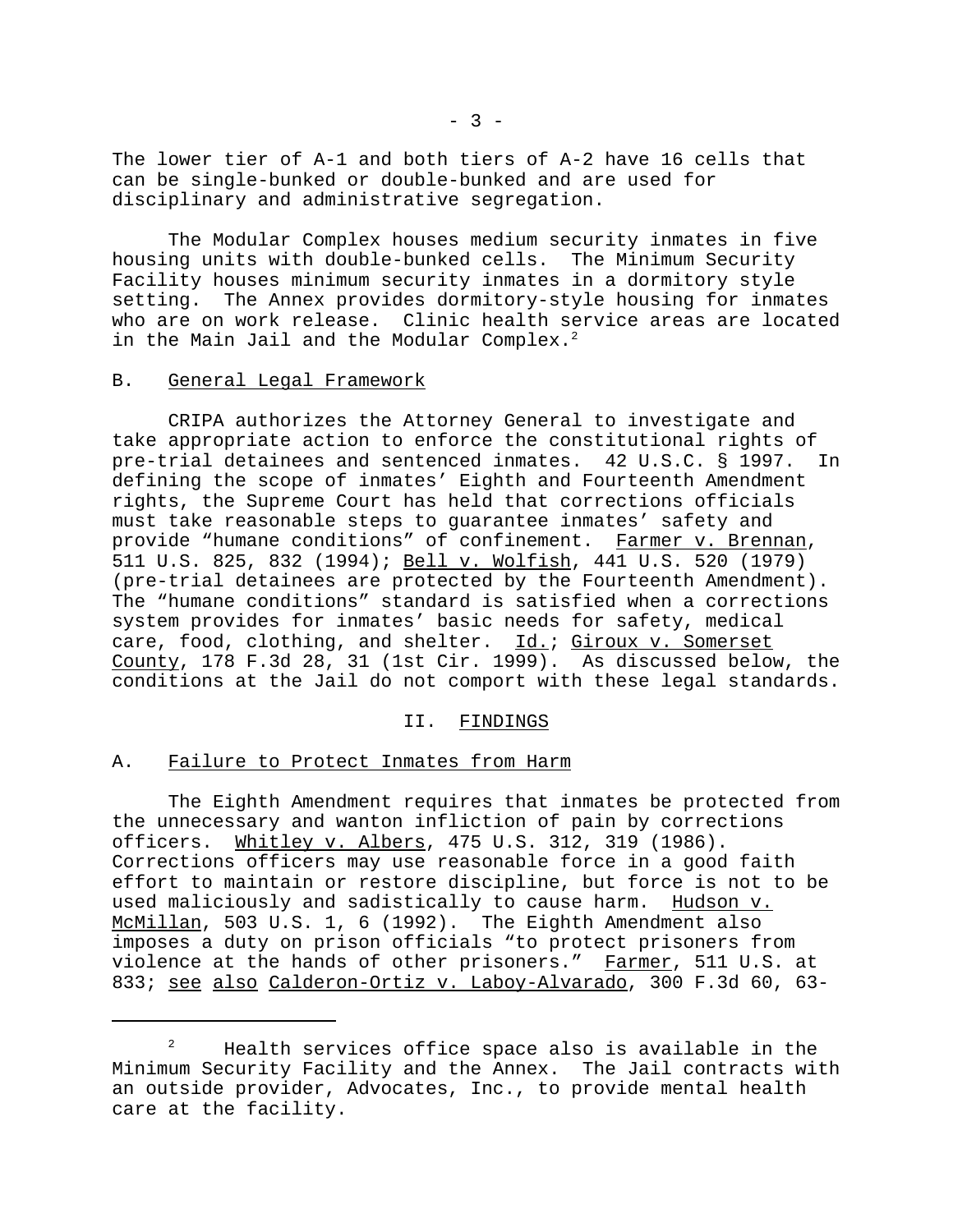64 (1st Cir. 2002). Being violently assaulted while incarcerated simply is not "part of the penalty that criminal offenders pay for their offenses against society." Rhodes v. Chapman, 452 U.S. 337, 347 (1981). Punitive treatment amounting to gratuitous infliction of "wanton and unnecessary" pain is prohibited under the Eighth Amendment. Hope v. Pelzer, 536 U.S. 730, 738 (2002). Moreover, when applied to pre-trial detainees, a sanction that is disproportionate to the infraction may constitute punishment in violation of the Fourteenth Amendment. Suprenant v. Rivas, 424 F.3d 5, 13 (1st Cir. 2005).

Notwithstanding these legal requirements, inmates at the Jail are subjected to serious harm and the risk of harm from: (1) the excessive use of restraint; (2) inmate-on-inmate violence; (3) inadequate supervision; (4) inadequate classification; (5) deficient internal investigations; and (6) an inadequate system for filing grievances.

- 1. Excessive Use of Restraint
	- a. Physical Restraint

Although there is no constitutional prohibition regarding the use of physical restraints, courts review their use with great care to ensure it does not amount to punishment or inflict wanton and unnecessary pain in violation of the Eighth Amendment. Ferola v. Moran, 622 F. Supp. 814, 820-21 (D.R.I. 1985); see also Bell v. Wolfish, 441 U.S. at 535-36 (restrictions on conditions of confinement for pre-trial detainees should not amount to punishment).

Our investigation revealed that, in a significant number of instances, Jail staff inappropriately restrain inmates, specifically via four, five, and  $six$ -point restraints.<sup>3</sup> Between April 2006 and March 2007, Jail staff performed 155 cell extractions and used the restraint chair/restraint bed 161 times. In many of these instances, Jail staff used restraints after the need for restraint had passed and/or used restraints for excessive periods of time. $4$  On December 13, 2007, however, the

4 At the conclusion of our May 2007 on-site tour, we notified officials of our immediate concerns regarding the restraint usage practices. We then memorialized our concerns in

<sup>&</sup>lt;sup>3</sup> The use of restraints in this context is the simultaneous restraint of all four limbs, usually at the ankles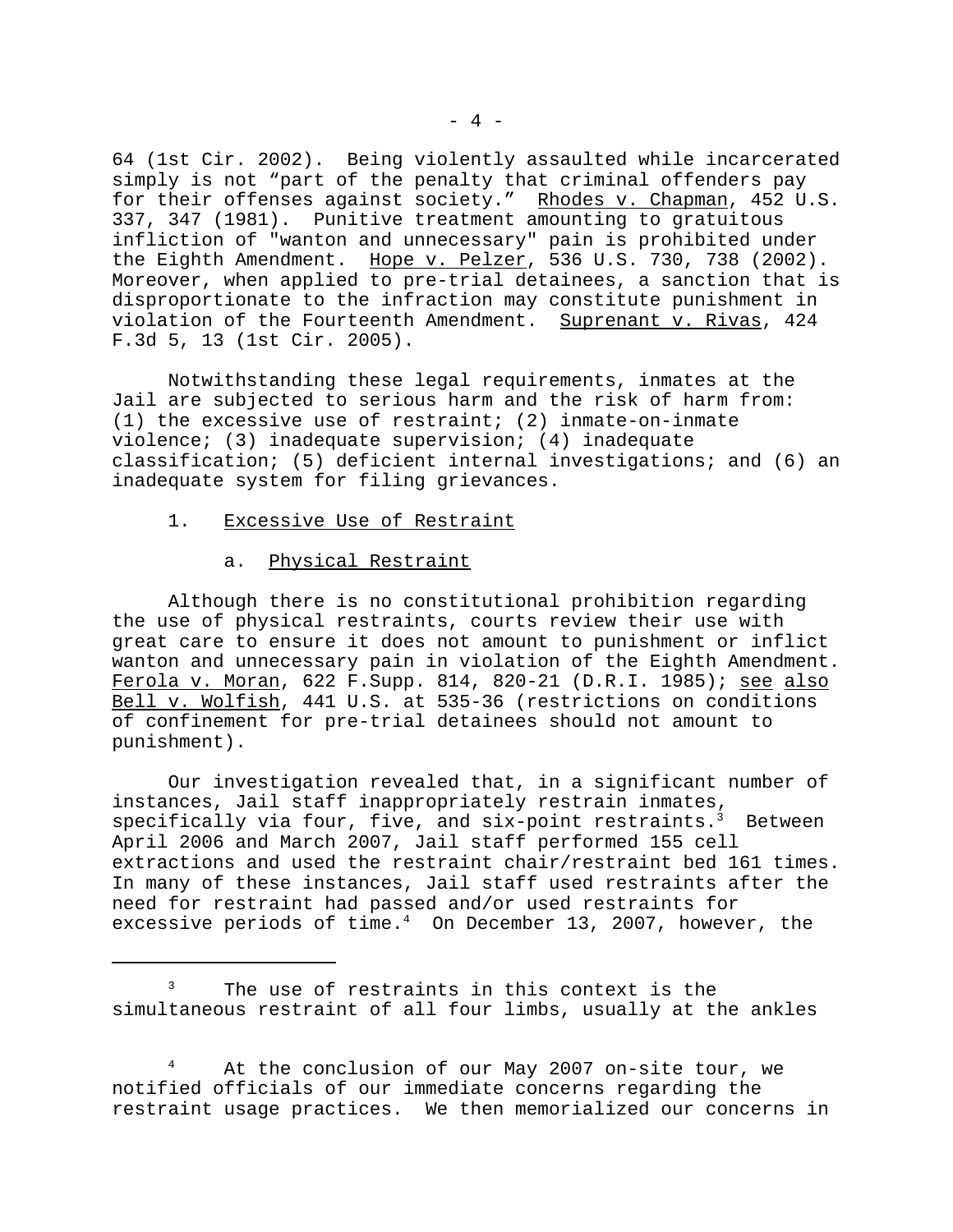County sent us a letter providing that it has revised its policies and conducted a self-audit regarding the Jail's use of restraints. The County has noted a decrease in the use of restraints particularly between the period of May 1 and January 31, 2008.<sup>5</sup> They also noted a significant drop in the time inmates were held in restraints. We commend the County for promptly reviewing and changing its practices, policies, and procedures, and we look forward to assessing whether the changes made are consistent with constitutional and generally accepted professional standards.

Notwithstanding these positive developments, we found restraint practices during our tours that substantially departed from generally accepted practices and that inmates were not adequately protected from serious harm. Jail staff routinely use restraints after a Special Operations Group ("SOG") performs a cell extraction -- a procedure in which an allegedly noncompliant inmate is forcibly removed from his cell.<sup>6</sup> Because these incidents generally are videotaped, we were able to observe the inmate's behavior as he was extracted, escorted to a restraint area, and placed in restraints.<sup>7</sup>

During our May 2007 tour, we reviewed nine randomly-selected videotapes of SOG teams extracting inmates from their cells and

writing. Letter from Shanetta Y. Cutlar, Chief of the Special Litigation Section to Deputy Superintendent Jeffrey Turco, Esquire (May 18, 2007).

<sup>5</sup> Letters from Deputy Superintendent Jeffrey Turco, Esquire to Shanetta Y. Cutlar, Chief of the Special Litigation Section (December 13, 2007 and March 7, 2008).

The SOG is a specialized unit that is responsible for, among other things, conducting cell extractions. They routinely videotape these extractions. In the videotaped cell extractions we reviewed, SOG teams were comprised of at least five officers wearing dark uniforms, riot helmets, body gear, combat coots, and elbow and knee pads. SOG officers carry handcuffs, leg irons, flex cuffs, oleoresin capsicum ("OC") spray, and non-lethal weapons known as FN 303s, which look like rifles and shoot pellets of OC.

SOG team members are not the only corrections officers who place inmates in restraints. It is our understanding, however, that SOG team members are the only officers who videotape the application of restraints.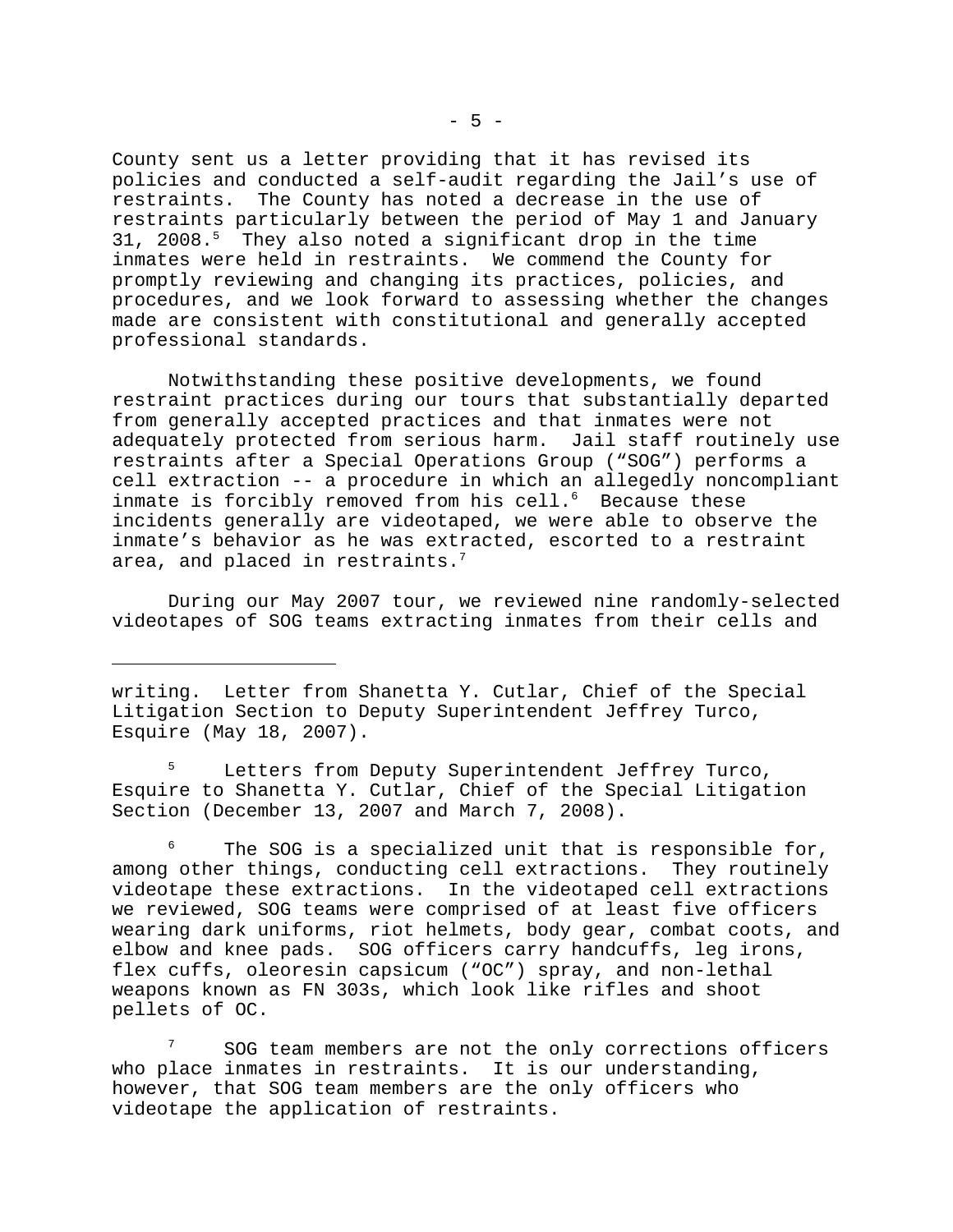placing them in restraints. Although the Jail's policies state that restraints should only be used as a last resort to control inmates who exhibit violent behavior, threaten staff, or are out of control, none of the inmates in the tapes we reviewed appeared to be appropriate candidates for this highly restrictive measure.<sup>8</sup> The following examples are illustrative.

• In a videotaped incident from March 28, 2007, a SOG team removed four inmates from their cells because they reportedly had broken the glass from their television sets, were in possession of bleach, and were threatening staff. After deploying a distraction device (a device that creates billows of smoke making it difficult to see), two of the inmates were taken to the rear isolation cells in the Maximum B housing unit and placed in four-point restraints on metal beds.<sup>9</sup> The other two inmates were sent to the A-2 housing unit where they were placed in four- or six-point restraints.10 At the time the inmates were restrained, none appeared to be a threat to themselves or staff. Indeed, the videotape and accompanying written documentation we reviewed indicated that the inmates were immediately compliant once they were removed from their cells. Notably, only one of the four inmates received a disciplinary write-up.<sup>11</sup>

 $10$  The documentation provided to us was inconsistent regarding the types of restraints used.

 $11$  We do not dispute the very serious actions taken by the inmates and disciplinary action was likely in order.

<sup>&</sup>lt;sup>8</sup> In each case, we had ample opportunity to observe the inmate's behavior because the videotapes lasted between 15 and 30 minutes. Again, we commend the Jail for its policies and procedures to videotape. It provides managerial accountability and is consistent with generally accepted professional standards.

<sup>&</sup>lt;sup>9</sup> It is worth noting that the isolation cells in the Maximum B and Maximum C housing units are inappropriate places to restrain inmates. Dungeon-like in appearance, because these cells are dank and dark, officers have no direct line of sight through which to observe restrained inmates. After we expressed our concern about conditions in these units, the Jail revised its policy to prohibit the use of restraints in these locations. We commend Jail officials for their swift action to address this concern.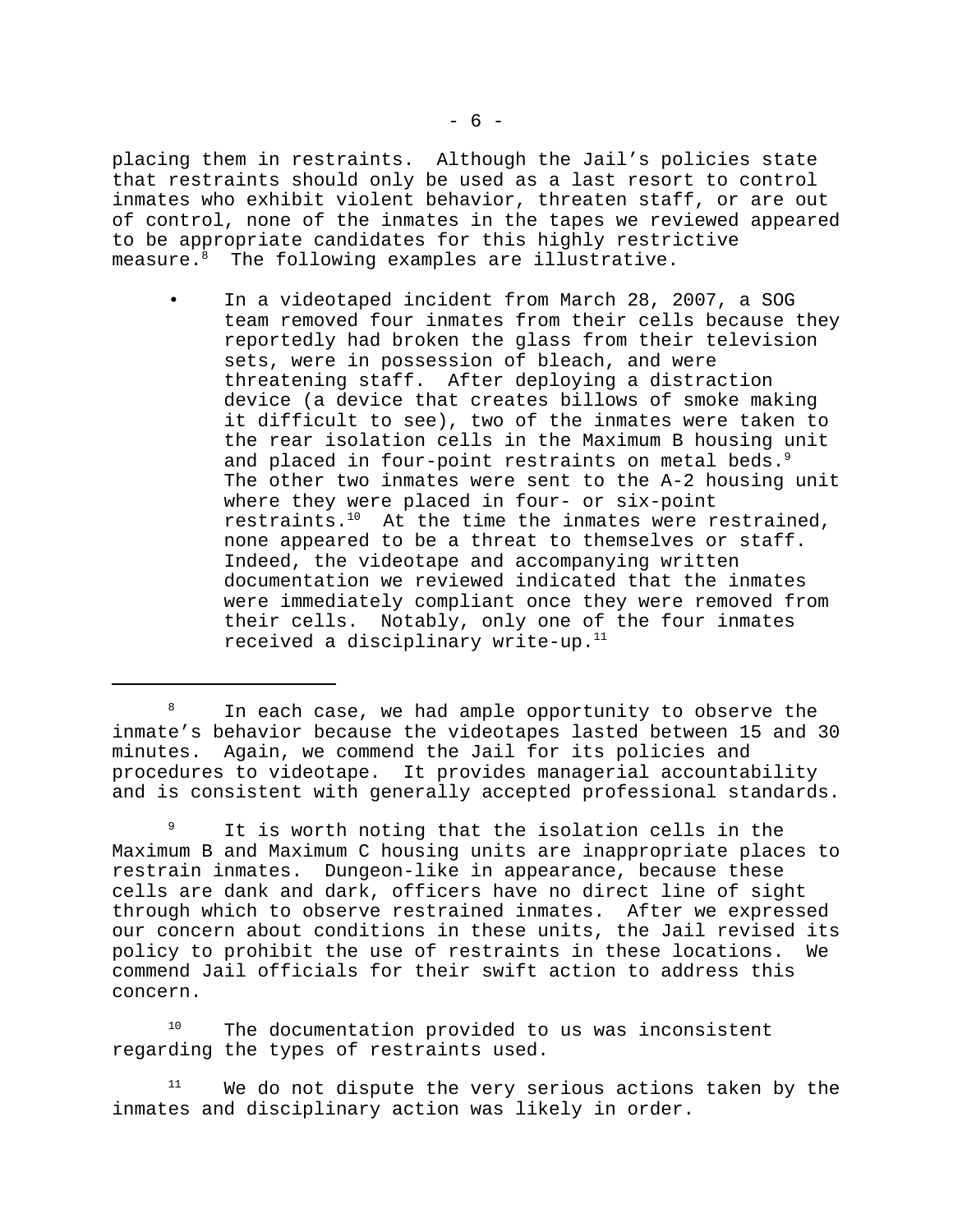- Another videotaped incident from February 2, 2007 showed the SOG team removing inmate  $S.C.<sup>12</sup>$  from his cell, taking him to the A-2 housing unit, and placing him in six-point restraints. According to the videotaped explanation provided by a SOG team member, S.C. was removed from his cell because he was threatening staff, kicking his cell door, and refusing to be placed in handcuffs. From the moment the SOG team opened S.C.'s cell door, however, the inmate complied with the team's instructions. He did not resist handcuffs or leg irons, did not resist being escorted to the restraint bed in the A-2 housing unit, and actually assisted the SOG team as they applied the restraints.
- On February 2, 2007, the SOG team was called after inmate J.R. refused to move to a different cell in his housing unit. J.R. allowed the SOG team to handcuff him and place him in leg irons, but refused to be strip searched. Following this refusal, the SOG team escorted J.R. to the restraint area in the A-2 housing unit. Upon arrival in the restraint area, J.R. can be heard on the videotape agreeing to be searched. The SOG officer responded by saying "Now you're going to strip? It's too late now; you had an opportunity." Despite the inmate's express statement that he would comply with the search, the SOG team placed him in sixpoint restraints. Once the restraints were applied, the SOG team cut off J.R.'s clothing, leaving him to lie exposed in his boxer shorts in the middle of winter.<sup>13</sup>

Almost immediately after being restrained, J.R. started convulsing. In the videotape, J.R. can be heard telling a nurse in the restraint area that he thought he was having an anxiety attack. The nurse responded, "I think you are too," but left without intervening. J.R. continued to convulse for a period of time without

 $12$  To protect inmates' privacy, throughout the document we identify inmates by initials other than their own. We will separately transmit to the County a list that cross references the initials with inmate names.

 $13$  We found a number of instances where, while being restrained, inmates were stripped to their underwear for no apparent reason.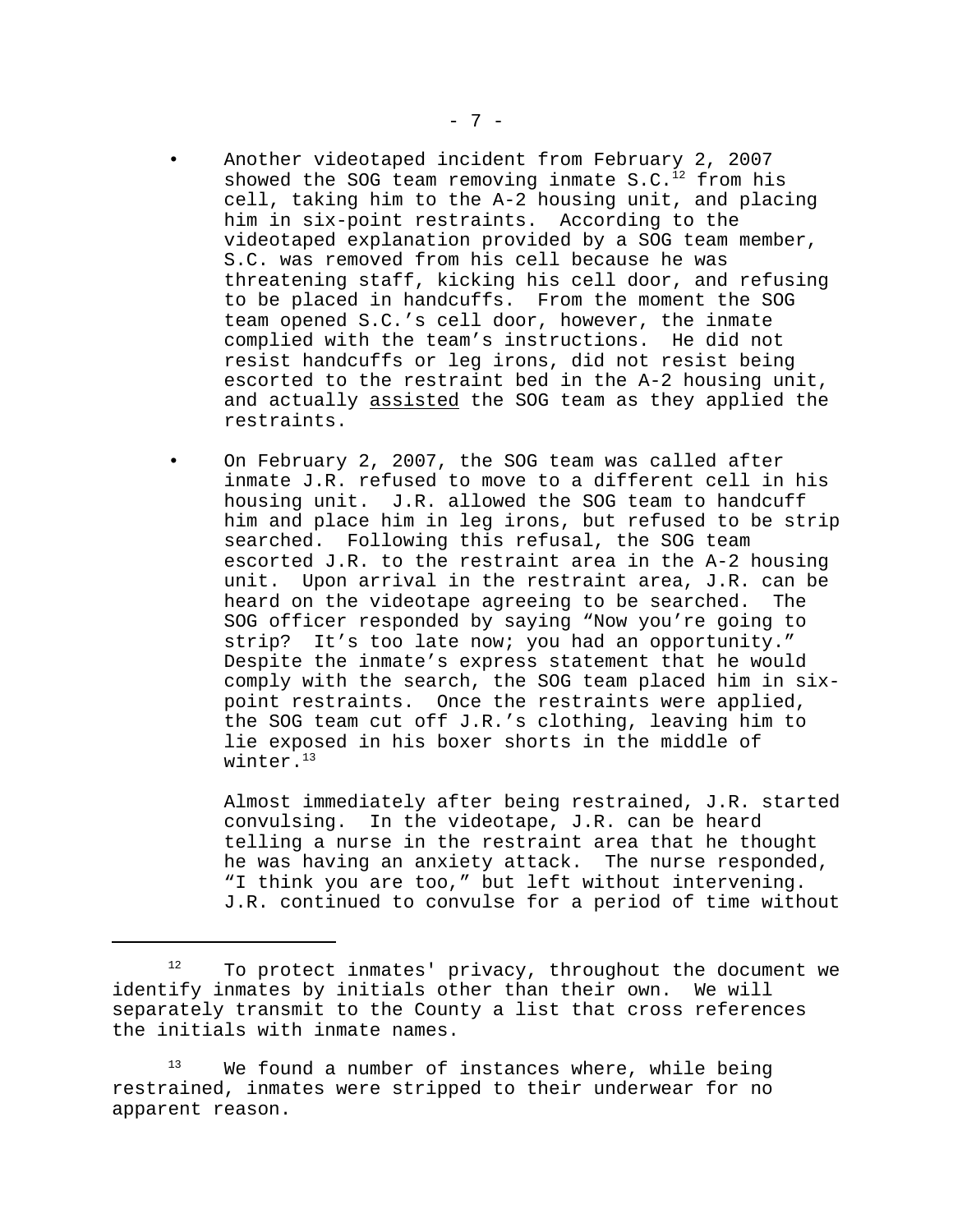receiving any assistance from mental health, medical, or custody personnel. There is no record of how long J.R. was restrained.

• On January 16, 2007, the SOG team was called because inmate P.Q. flooded his cell, was allegedly throwing items at officers, and refused to be placed in handcuffs. The SOG team asked P.Q. to lie down in his cell and place his hands behind his back. At that point, P.Q. began to cut his wrist with a sharp instrument. P.Q. was then taken to the medical unit and, thereafter, transported to the emergency room where he received stitches. The videotape showed that upon P.Q.'s return to the Jail several hours later, he appeared in control of his behavior and informed the officers that he was in pain. He also told the officers that he understood that he had broken the rules and stated that he would comply with their instructions. Nevertheless, the officers placed P.Q. in six-point restraints. When P.Q. asked why he was restrained, staff responded that he had attempted suicide and was in an agitated state. $14$ 

Given that the inmates described above exhibited no loss of control or threatening behavior during these lengthy incidents, the use of restraints cannot be justified.<sup>15</sup> Absent a sound penological or therapeutic rationale for using restraints, we are left to conclude that staff at the Jail used restraints in these cases for punitive purposes -– in violation of constitutional standards, Jail policy and generally accepted professional standards. When inmates violate Jail rules, the Jail should appropriately address the infractions through a fair and objective disciplinary process, but not by placing inmates on a bed or chair that restrains their arms, legs and torsos.

<sup>&</sup>lt;sup>14</sup> The propriety of using restraints for mental health purposes is addressed in Section  $III(C)(3)$  of this letter.

 $15$  We recognize the deterrent effect that the very presence of the SOG has on inmates -- they likely will comply once the SOG is dispatched (which is a good thing) –- but the policy/practice should provide for next steps when there is compliance, as well as when there is not. Otherwise, the Jail is not fully utilizing this team and, inadvertently, failing to encourage compliance from the inmates, and arguably inflicting restraints as a form of punishment rather than a compliance tool.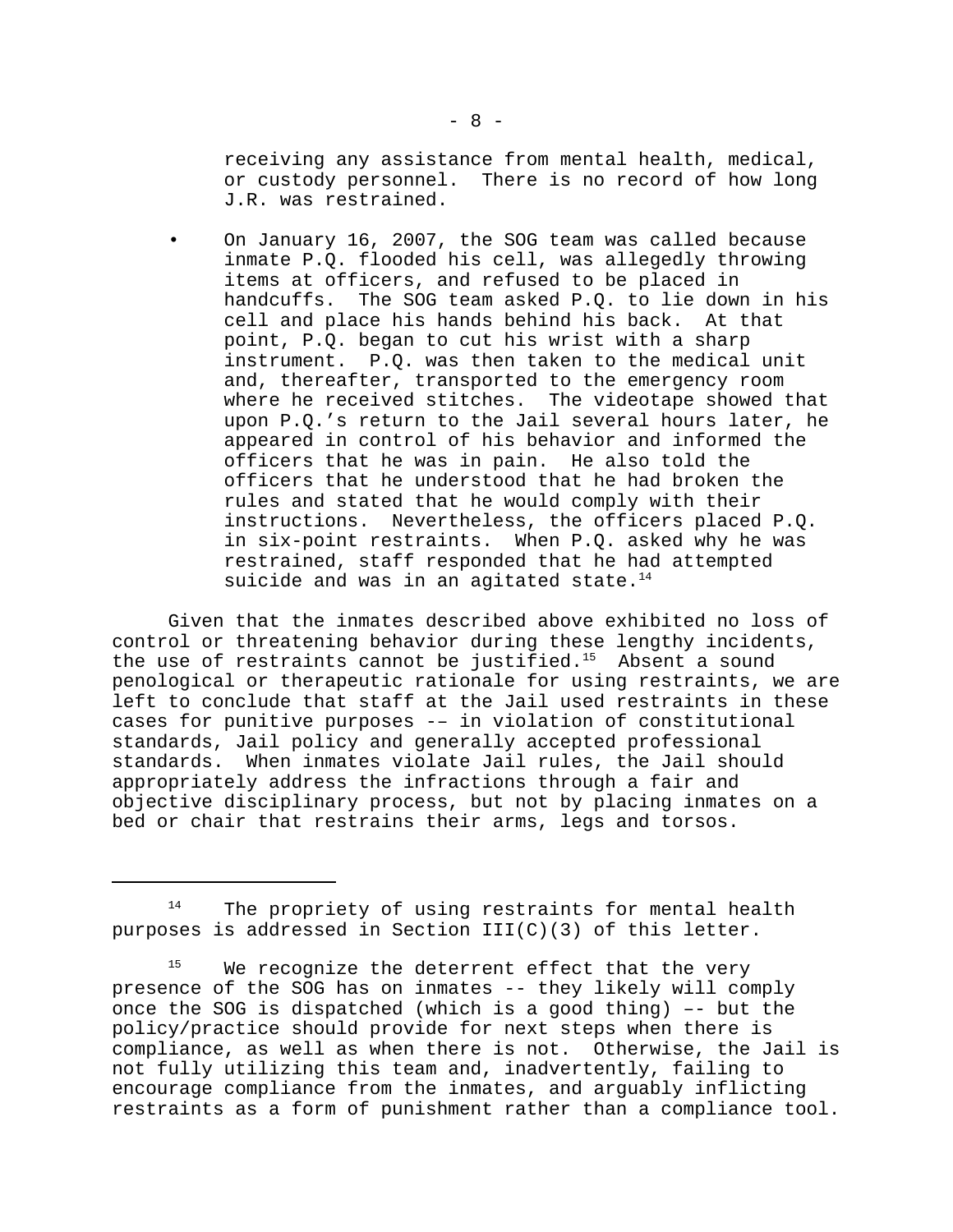In addition to finding that inmates are inappropriately restrained, our investigation also revealed that even when the initial use of restraints is justified, in many cases the length of time inmates are restrained makes the practice punitive. We reviewed reports documenting 12 instances of restraint use between April 1 and 30, 2007. Nine of the inmates were restrained for four or more hours; one was restrained for 23 hours. We also found that inmates oftentimes are restrained without consultation with medical or mental health staff. In fact, as discussed in Section  $III(C)(3)$  below, mental health staff rarely are involved in the decision to restrain inmates on the mental health caseload (who may be suicidal or mentally ill). In a departure from generally accepted professional standards, this decision is made by solely security staff.

According to Jail policy, a supervisor or administrator must review the use of restraints. We discovered, however, that this review, if it occurs at all, often takes days, weeks, or even months. In light of these extensive delays, it is impossible for an inmate who is inappropriately restrained to receive timely relief. We note that the Jail reportedly has made some changes in this regard. At the end of our May 2007 tour, the Jail issued a directive requiring that an Assistant Deputy Superintendent or Operations Captain personally interview and observe an inmate who is subject to restraint longer than two hours. Because this practice was scheduled to be implemented after our departure, we were not able to assess its efficacy.

### b. Chemical Agents

In addition to the unlawful use of restraints, we found that the Jail does not comply with generally accepted professional standards or its own policy regarding the use of the chemical agent oleoresin capsicum ("OC"). Specifically, we found only one instance in the videotapes we reviewed where the Jail decontaminated an inmate who was sprayed with OC. Moreover, despite a policy requiring staff to review inmates' medical records for contraindications before using OC, we found no evidence that such a review actually occurs.

For example, on January 10, 2007, a SOG team was called to remove inmates D.W. and T.G. from their cell because they reportedly were threatening to assault officers, disrupting the cellblock, and destroying their cell. The SOG team fired OC projectiles into the cell, striking both inmates. Thereafter, both D.W. and T.G. were handcuffed, placed in leg irons, escorted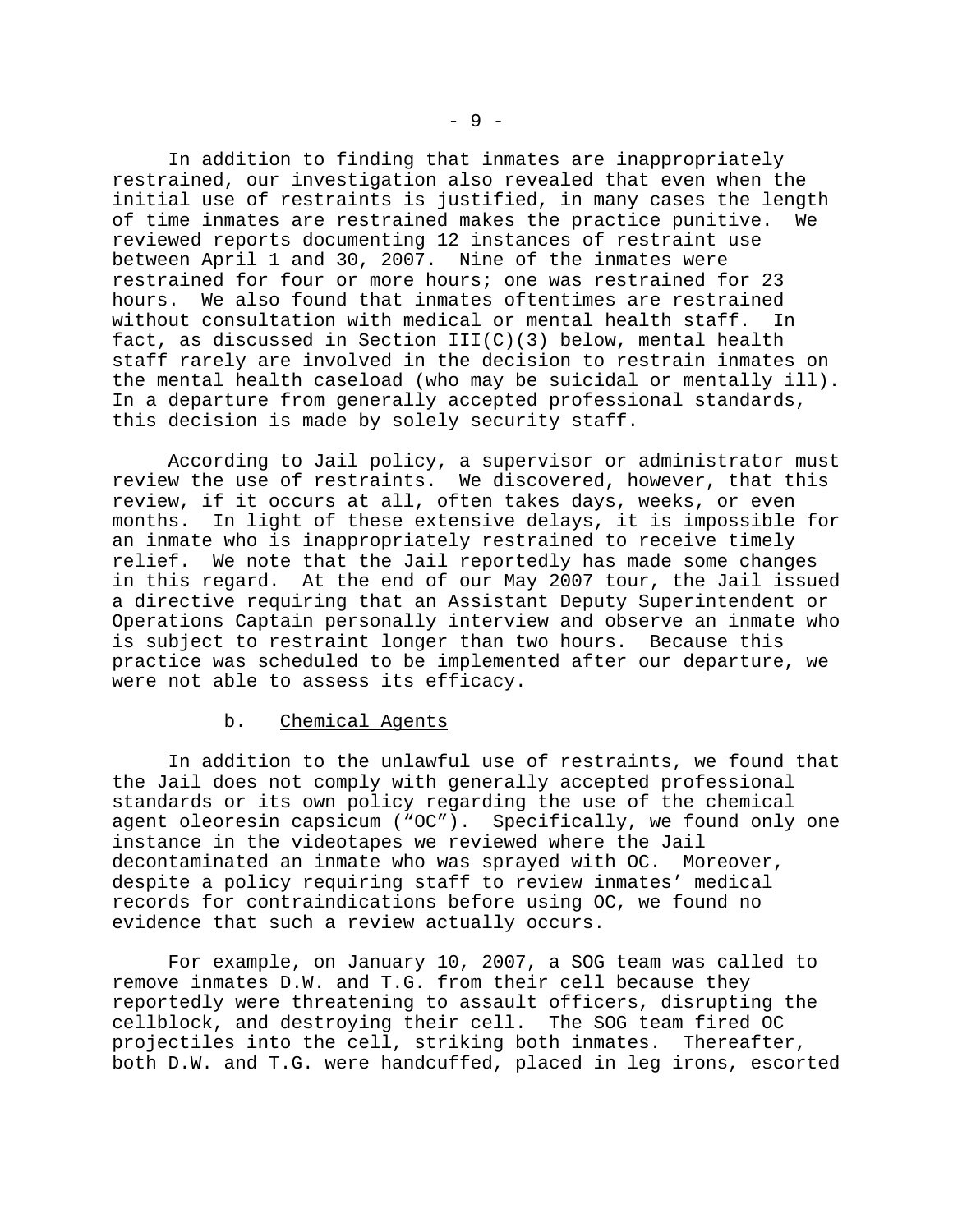to  $A-2$ , and placed on adjacent restraint beds.<sup>16</sup> No one attempted to ascertain whether the use of OC was contraindicated, and neither inmate was allowed to shower after being exposed to this chemical.

## 2. Inadequate Incident Review and Investigation

Management's failure to adequately review and investigate incidents contributes to the high number of excessive restraint incidents at the Jail. The principal purposes of management incident review are to ensure that no criminal conduct has occurred, that facility procedures have been followed, that no remedial training is necessary, and that no review or change in policies is required. Because the Jail's policies fail to set forth a time frame for supervisory review, the process varies in length from days to weeks to, in some instances, months. In addition, because supervisors are not required to sign the incident reports they review, it is impossible to determine whether a supervisory review has taken place. This gap in the system allows for improper uses of force to go unaddressed.

Compounding this problem is the fact that the computer system used to track use of force incidents lacks reliability. A functional system should allow supervisors to easily review all reports relating to a particular use of force incident and should include documentation of witness statements from staff and inmates. At the Jail, however, corrections officers and supervisors enter incident information into the computer located at their posts or work areas. Each entry generates a number in sequential order. Thus, if one incident results in multiple incident reports from multiple participants and witnesses, each individual report will have a different number. This makes it difficult for supervisors to track all of the reports related to a particular incident to ensure that all relevant information is considered. A further complication is that the system includes entries about routine daily activities on the unit such as the distribution of meals and sick call. The fact that staff can make entries using each others' passwords further undermines the integrity of the system. The officers we interviewed were uniformly frustrated with the system's cumbersome nature. Given the deficiencies outlined above, the computer system cannot be relied upon to generate accurate statistics, patterns, or trends.

<sup>&</sup>lt;sup>16</sup> As discussed in Section III(C)(3), below, after we expressed our concern about restraining more than one person in the same area, the Jail changed its policy to forbid this practice.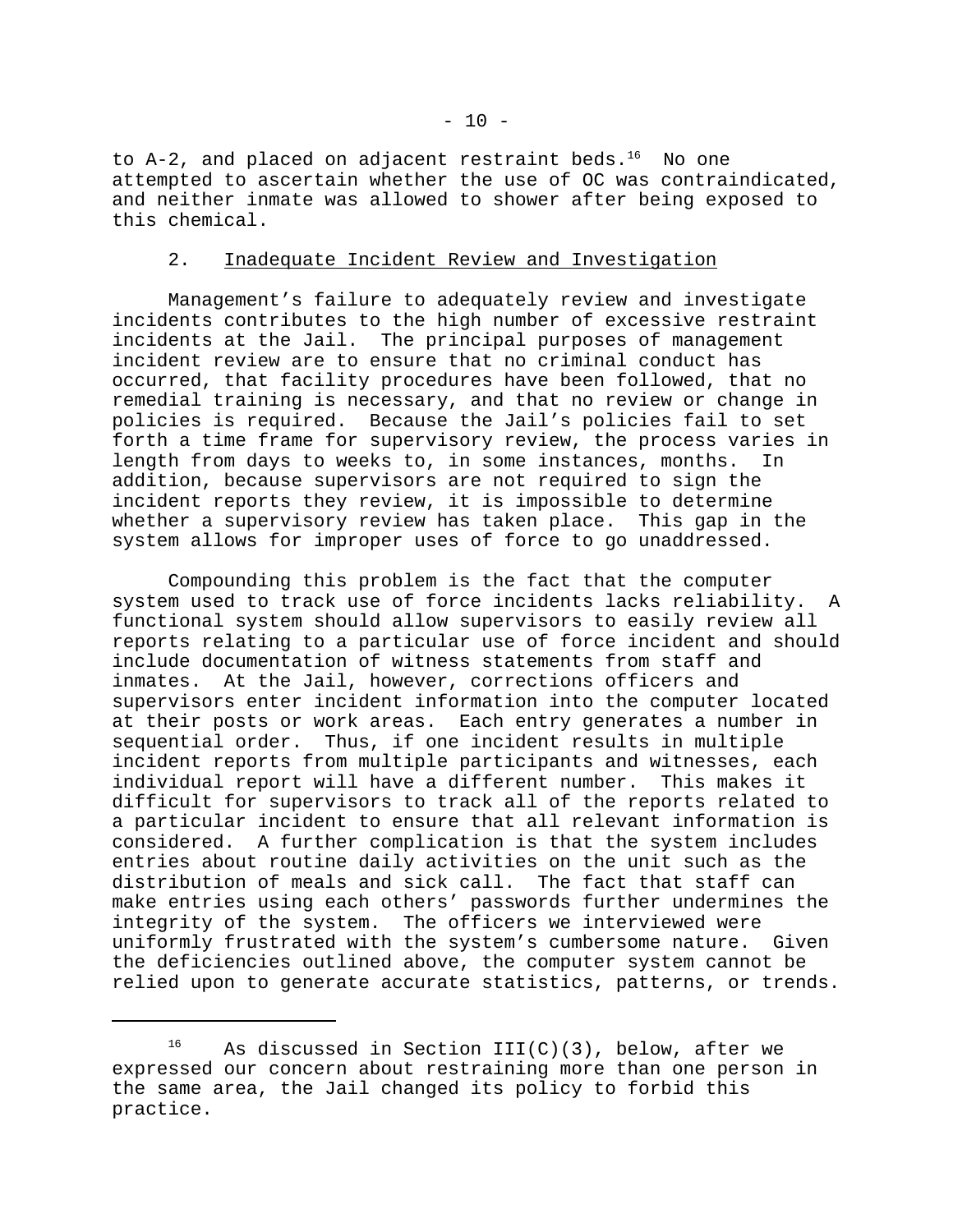### 3. Inmate-On-Inmate Violence

The lack of adequate inmate supervision has contributed to a number of inmates being assaulted by other inmates at the Jail. The Jail's "Significant Incident Summary" reports that 233 inmate-on-inmate assaults occurred between April 2006 and March 2007. For jails of similar size (with inmate populations 1,000 to 1,999), a reliably reported average is 108 inmate-on-inmate assaults, $17$  less than half the number of assaults reported at the Jail.

Further, many of the Jail's inmates suffered serious injuries. During this same time period (April 2006 and March 2007), there were 155 medical referrals for inmate injuries sustained during such assaults. The injuries included head wounds, bleeding, lacerations, and bruises. In 2005, a pre-trial detainee at the Jail died from injuries he sustained after allegedly being beaten by his cell mate who was a sentenced inmate. A high incidence of inmate-on-inmate assaults is compelling evidence of the Jail's inability to keep its inmates safe.

## 4. Inadequate Investigations

A functional investigation process should be governed by policies and procedures that address file management, tracking procedures, authorization protocols for initiating investigations, training requirements for investigators, time frames for conducting investigations, interview processes of staff and inmates, polygraph requirements (if applicable), reporting requirements regarding allegations of staff misconduct, and final disposition procedures. The Jail conducted 39 investigations in 2006, and 21 investigations during the first five months of 2007. We reviewed a random sample of these investigations which revealed that the Jail's policies and procedures do not provide investigators with adequate guidance to conduct appropriate investigations.

For example, there is no requirement that investigations involving allegations of excessive force include medical evidence (or an affirmative statement that medical evidence was not available). Information regarding the extent of an inmate's injuries following a use of force incident is important to the investigation. Such information allows the investigator to

 $17$  The Criminal Justice Institute, Inc., The 2000 Corrections Yearbook: Jails, at 85 (2000) .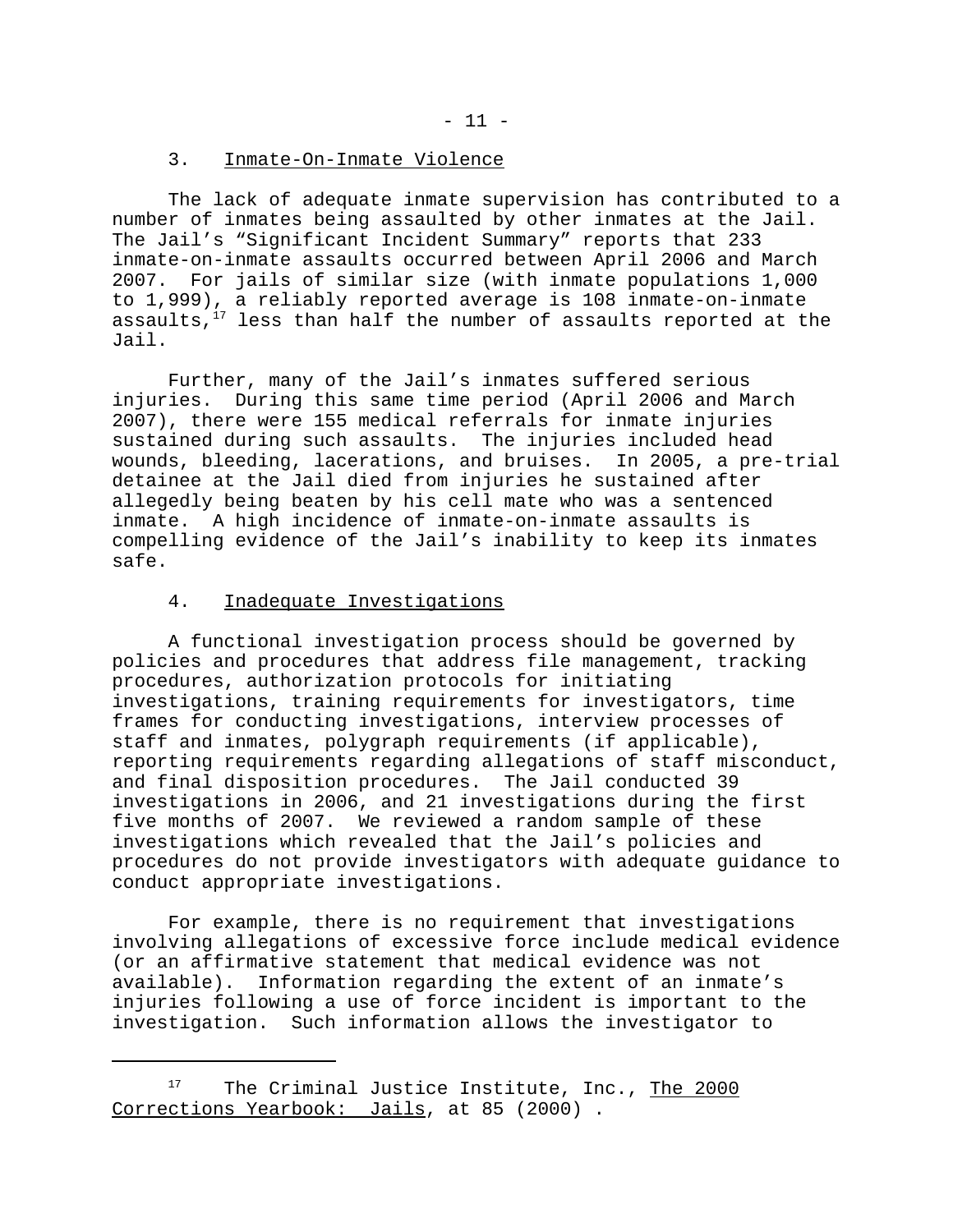determine whether the injury is consistent with what has been reported or alleged. The investigations we reviewed did not consistently include medical evidence.

The Jail's policies and procedures also do not adequately address when staff are required to report allegations and incidents, nor do they provide guidance as to who should be interviewed as part of an investigation. The policies and procedures also fail to require that investigation reports include the final disposition of staff sanctions when staff misconduct is sustained or there was a recommendation for disciplinary action. The effect of the deficiencies in the Jail's policies and procedures is reflected in the following examples:

In October 2006, inmate A.C. informed a sergeant that two officers had used excessive force on him. The sergeant contacted Internal Affairs who sent two officers to speak with A.C. When A.C. stated that he did not wish to make a formal complaint, the matter was dropped. The investigation was reopened after inmate A.C. filed a formal grievance. According to A.C., an officer shook him, choked him, and slammed him into a wall, after A.C. asked the officer to stop banging on the P.A. system microphone. Another officer reportedly was involved as well. The investigators interviewed both officers, but their investigative report did not outline the discrepancies between the officers' versions of events and A.C.'s version. Moreover, some of the officers who witnessed the incident failed to write up a report and others did so weeks after the incident took place. There were also allegations that one of the officers involved in the incident prepared two conflicting incident reports. In the first, he wrote that a "jugular clamp"<sup>18</sup> was used on the inmate. In the second, he used different terminology to describe the incident. Although A.C. identified several inmates who witnessed the event, investigators did not speak to any of these individuals. Ultimately, the Assistant Deputy of Special Services found both officers to have violated the Jail's codes of conduct, and recommended that the case be referred to the local

 $18$  A jugular clamp is similar to a chokehold; the technique involves restricting blood flow and oxygen to the brain. Generally accepted professional standards prohibit such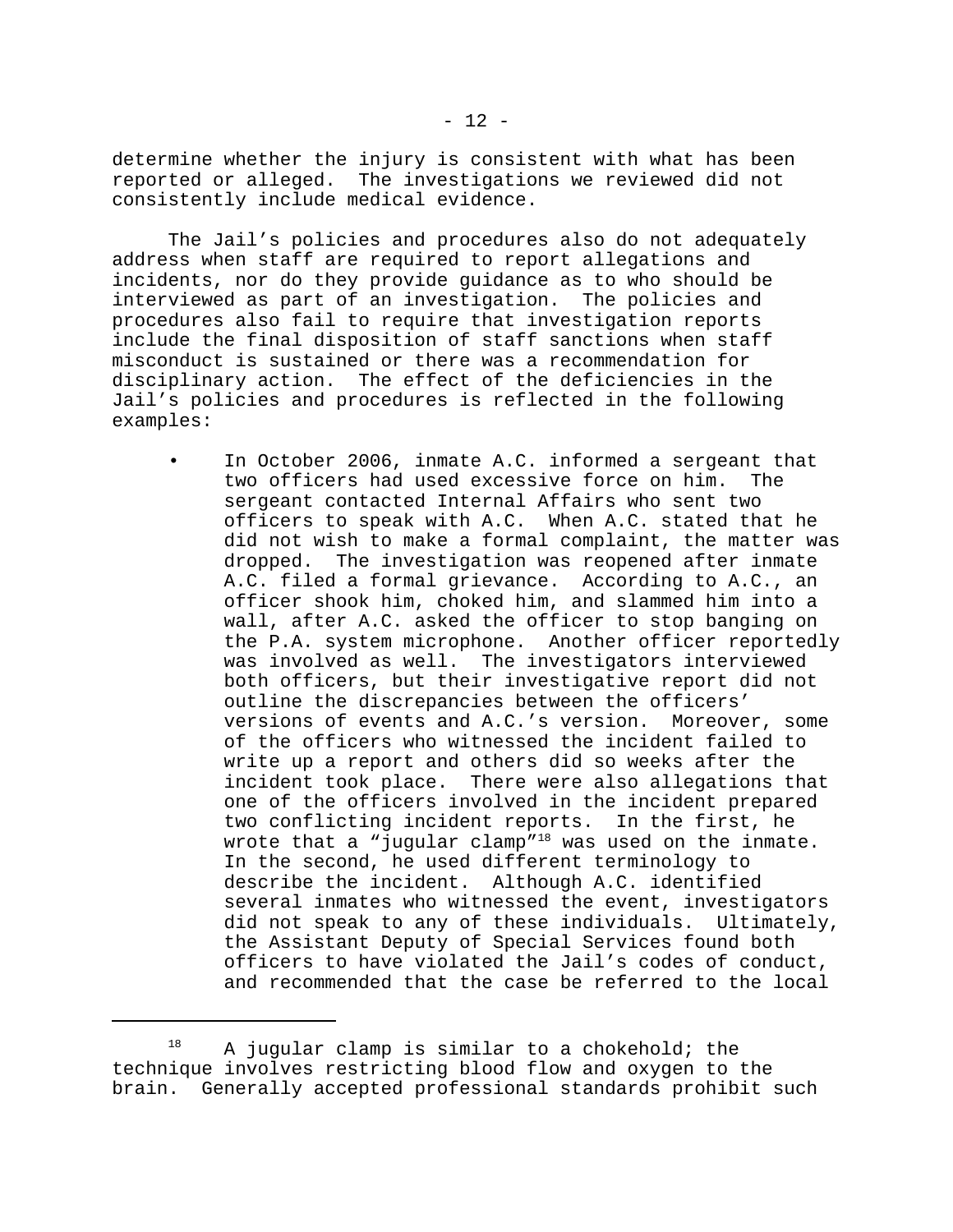district attorney for possible criminal prosecution. Although the Assistant Deputy appears to have taken appropriate action, this incident would not have been pursued, even though a third party initially tried to report it, if the inmate victim had not filed a grievance.

- Another inmate, who has two prosthetic legs and uses a wheelchair, complained that on March 21, 2007, he was transported to court in a van that was not wheelchair accessible. The inmate alleged that during the drive, he was bounced around for four hours and ended the ride bruised and ill. He also claimed that he was not allowed to use the bathroom during trip. In addition to these allegations, the inmate stated that his legs were chafing and cracking because of the "freezing" cold air in his cell. The investigator who reviewed these allegations never interviewed the inmate or looked into whether any of the claims were true. Instead, he simply concluded that the allegations were unfounded.
- Internal Affairs reviewed allegations that on August 24, 2006, an officer had grabbed an inmate in the neck and chest area. Based on information received from another sheriff's department, the assigned investigator reported that the inmate is "animated and sort of a pain in the neck." Although the investigative report states that the inmate had no visible injuries, the investigator did not interview the inmate or search for injuries until a month after the incident. The investigator did not interview the officer involved in the incident nor did he interview any witnesses who could corroborate or repudiate inmate's story. Finally, the investigative report made no mention of the fact that there was no incident report regarding the alleged use of force.
- Another investigation was opened after an inmate's mother complained that her son had been abused while in four-point restraints. The investigative report notes that the investigator spoke with the inmate and his mother, but it does not reference or include the incident report associated with the incident. $19$  It

 $19$  Because the incident resulted in a disciplinary report, an incident report should have been generated.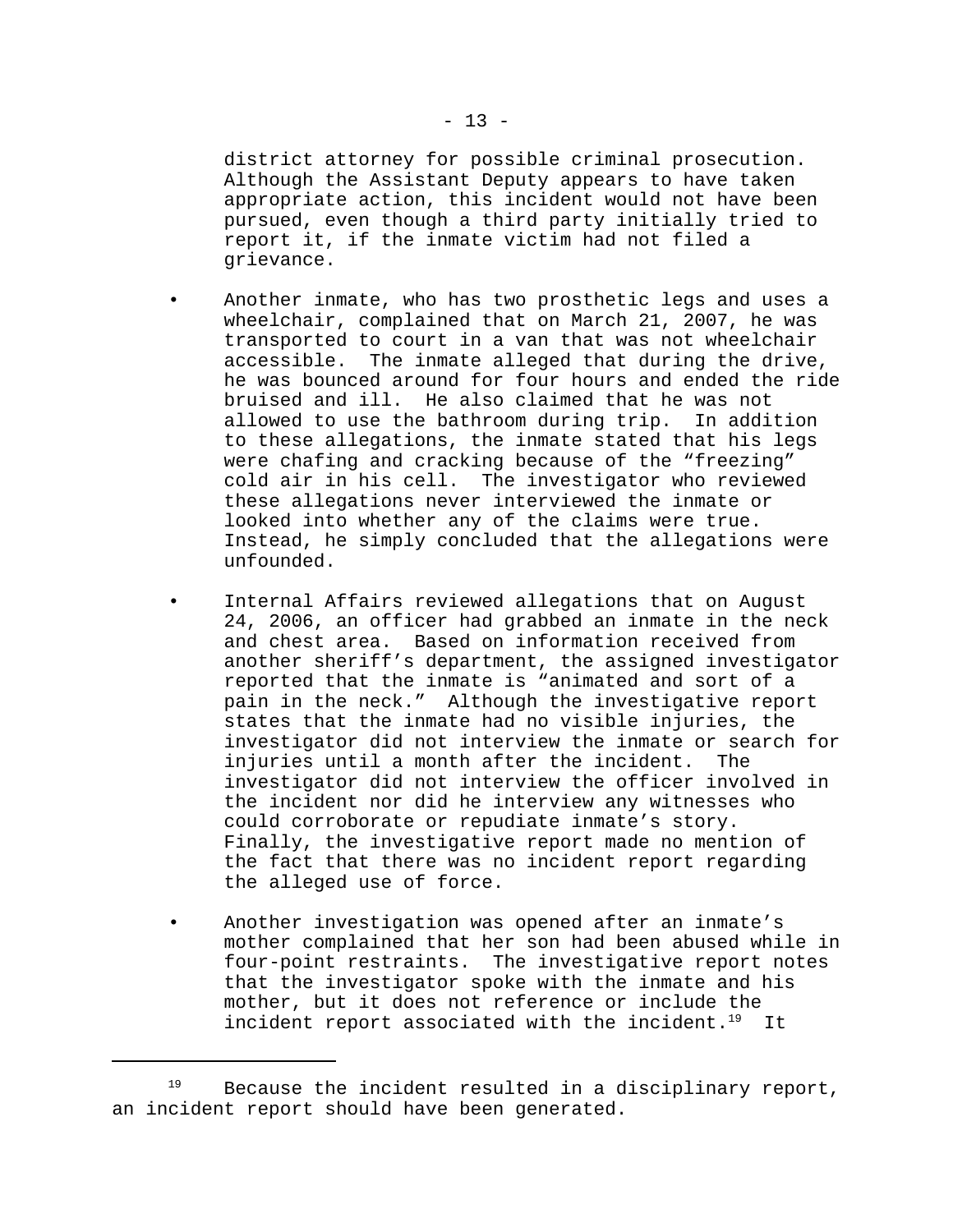also is not clear from the report whether the inmate was, in fact, ever placed in restraints.

In addition to the flawed investigatory process and the reports it generates, we are concerned that the Assistant Deputy of Special Services, who supervises the internal affairs officers, also supervises communications/dispatch, perimeter security, inmate grievances, K-9 operations, the range supervisor, the armorer, inmate rules and regulations, the SOG, fleet maintenance, transportation, and serves as the criminal justice liaison. In order to avoid impropriety or the appearance of impropriety, the special services deputy should not oversee both tactical operations and inmate grievances.

As currently structured, the special services deputy is responsible for reviewing incident reports and videotapes from a tactical operation, such as a cell extraction, that he authorizes or supervises. Moreover, if the tactical operation results in a grievance, the deputy is responsible for supervising the grievance officer who reviews the incident, and he would hear any appeal of the grievance officer's finding. Accordingly, the very person who authorized the underlying activity is charged with reviewing it for any impropriety. It is highly inappropriate for one person to have responsibilities that create such a clear conflict of interest.

## 5. Inadequate Staffing and Inmate Supervision

Staffing levels at the Jail are inadequate to protect inmates from harm. As of December 15, 2006, the Jail had 710 employees. Only about 438 (60% percent) of these employees had custody-related duties. Although the serious overcrowding at the Jail makes staffing an issue throughout the facility, we are particularly concerned with the staffing in the A-1 and A-2 housing units, which provide disciplinary and administrative segregation housing as well as housing for inmates on suicide watch. Because these inmates present unique risks to themselves and others, they require more monitoring and supervision than inmates in the general population.

Notwithstanding the risks of leaving the inmates on A-1 and A-2 unattended, the Daily Roll Call Assignment rosters document that the security posts in A-1 and A-2 often are unmanned.<sup>20</sup>

<sup>&</sup>lt;sup>20</sup> It is worth noting that the Daily Roll Call Assignment roster also shows unmanned security posts in the Main Jail's Maximum B and C housing units.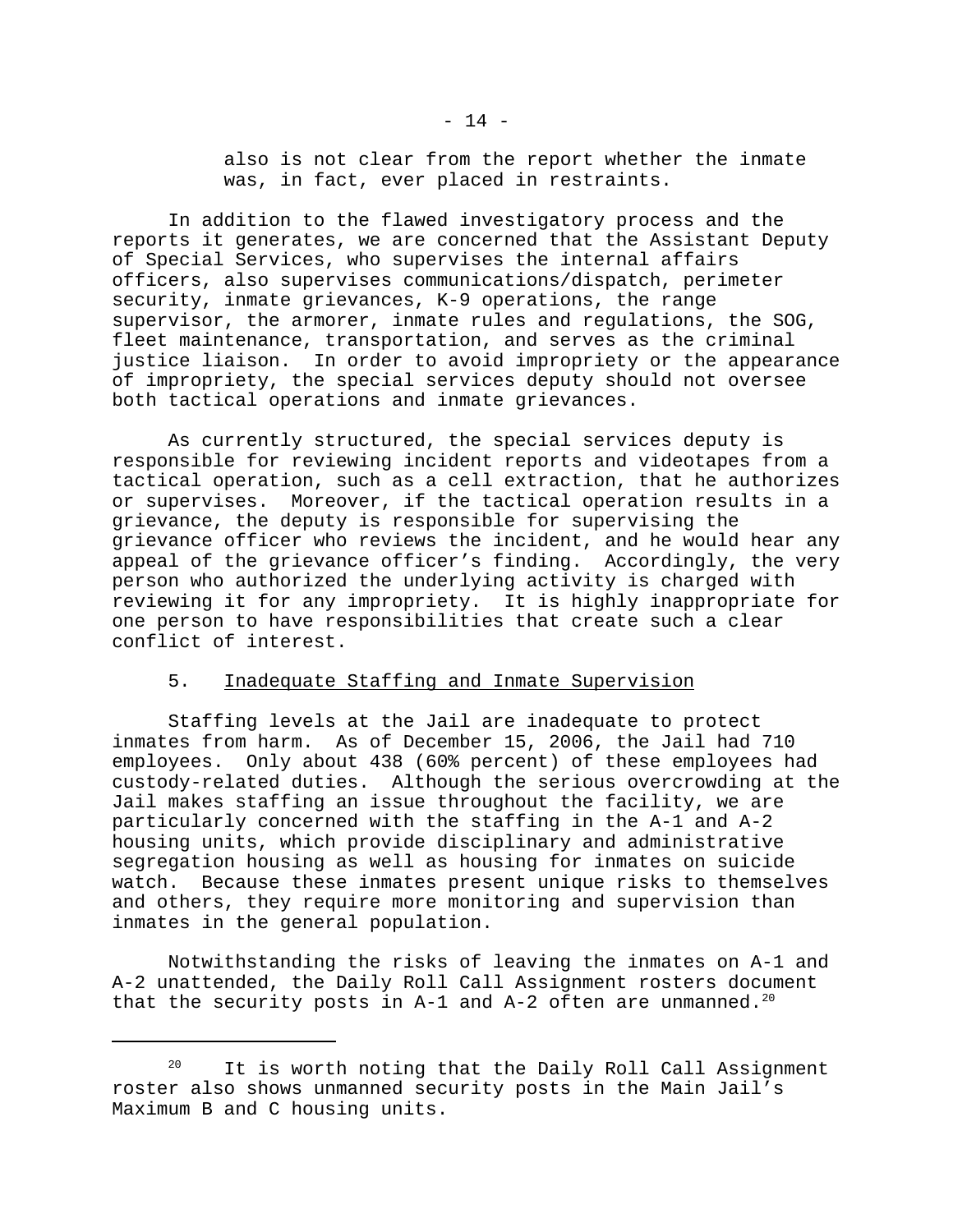Furthermore, although Jail policies and procedures require that corrections officers make frequent and regular security checks on these units, many of the security checks we observed involved little more than quick walks up and down the unit. Although the purpose of a security check is to ensure that inmates are safe, the officers we observed failed to stop at each cell door to view and/or interact with the inmates. This failure places inmates at serious risk of harm. The Jail plans to install video surveillance equipment in inmate living areas, importantly, however, such surveillance is not an adequate substitute for frequent, in-person visual checks of each inmate.

The lack of staffing also makes it difficult for inmates on suicide watch to receive sufficient out-of-cell time. For example, some A-1 inmates are only allowed out of their cells for one hour, three days per week. This is also their only opportunity to shower and use the telephone. As discussed in Section  $III(C)$ , below, inadequate staffing results in inmates on suicide watch being locked down at least 23 hours each day. Additionally, the lack of adequate assessments and interventions available to these inmates from the mental health staff may contribute to their length of stay on A-1 and exacerbate their mental illness.

Overcrowded conditions at the Jail magnify the staffing deficiencies in A-1 and A-2. Many, if not most, of the inmates housed in these units should be placed in single-bunked cells for security reasons. Instead, a number of them are required to share their cell with other special management inmates -- a management practice that is extremely unsafe.

Finally, we also are concerned about the Jail's practice of housing inmates in the gymnasium. Inmates housed in this location are at particular risk of harm because officers do not have a direct line of sight into the shower areas and bathrooms. Accordingly, inmates can harm each other in these locations without fear of detection.

## 6. Inadequate Classification System

Generally accepted professional standards require that correctional facilities classify inmates in a timely fashion and in a manner that maximizes security and safety. An effective system classifies inmates based on, among other things, their medical and mental health needs, their gang affiliation (if any), their past behavior, the nature of their offense, and/or their need for protective or administrative segregation. The system also should track inmates throughout their incarceration and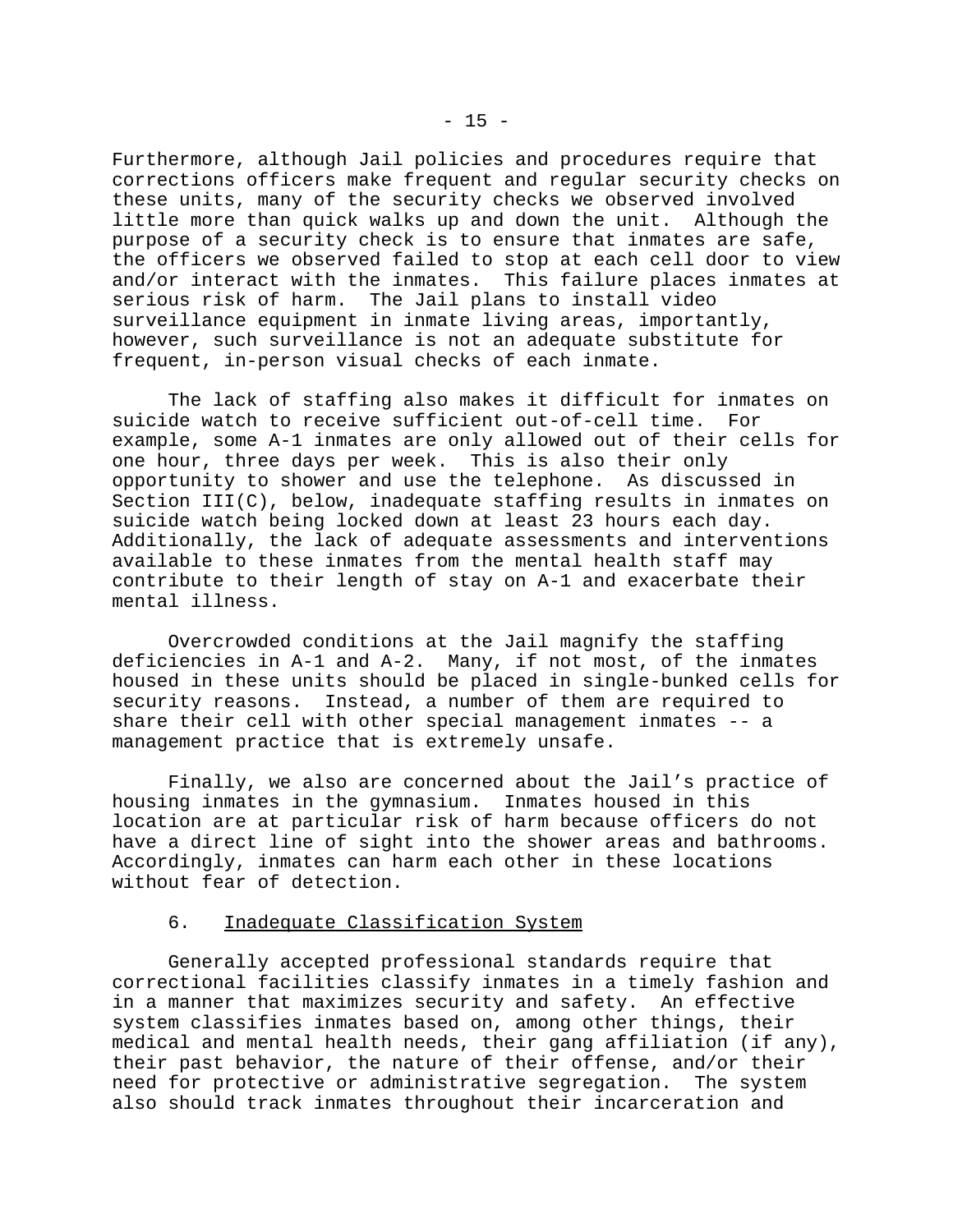provide quality control information so that inmates can be reclassified, if necessary.

At the Jail, however, the location of available cell space seems to be a primary factor in the classification process. For instance, because there are not enough segregation cells, inmates who commit disciplinary infractions often are put on a waiting list to serve their disciplinary time, or may simply serve that time locked in their general population cells with a cell mate. Our understanding is that the cell mate is not locked down with the inmate on disciplinary confinement. During our tour, the classification supervisor estimated that as many as 45 inmates were restricted to their cells in general population housing awaiting a segregation cell or serving their disciplinary sentence.

We understand that the Jail's population is well over its capacity and that the severe overcrowding complicates the classification process. This situation does not, however, obviate the need for the Jail to comply with generally accepted professional standards regarding the classification of inmates. The Jail's poor classification system can be linked to the murder of at least one pre-trial detainee. In February 2005, a pretrial detainee, housed in the same cell as a sentenced inmate, was allegedly violently kicked and beaten to death by his cell mate. The Jail must immediately implement a system that is built on appropriate penological principles and that, to the extent possible, ensures the safety and security of the inmates.

#### 7. Inadequate Grievance Process

An adequate grievance process is an integral part of generally accepted professional standards and should be designed to ensure that there is an administrative means for the expression and resolution of inmate concerns. The process can also help management identify problems inside the facility thereby increasing safety and security for inmates and staff. To comply with generally accepted professional standards, a grievance system should include a written form that is completed by the inmate, provide an opportunity for staff to investigate and resolve the inmate complaint, and set forth an appeal process that must be completed within a specific time frame. The Jail's grievance system does not comply with these requirements.

The Jail attempts to circumvent the formal grievance system by encouraging inmates to "informally communicate" their problems to the senior corrections staff in their housing areas. Until recently, these informal communications were not entered into the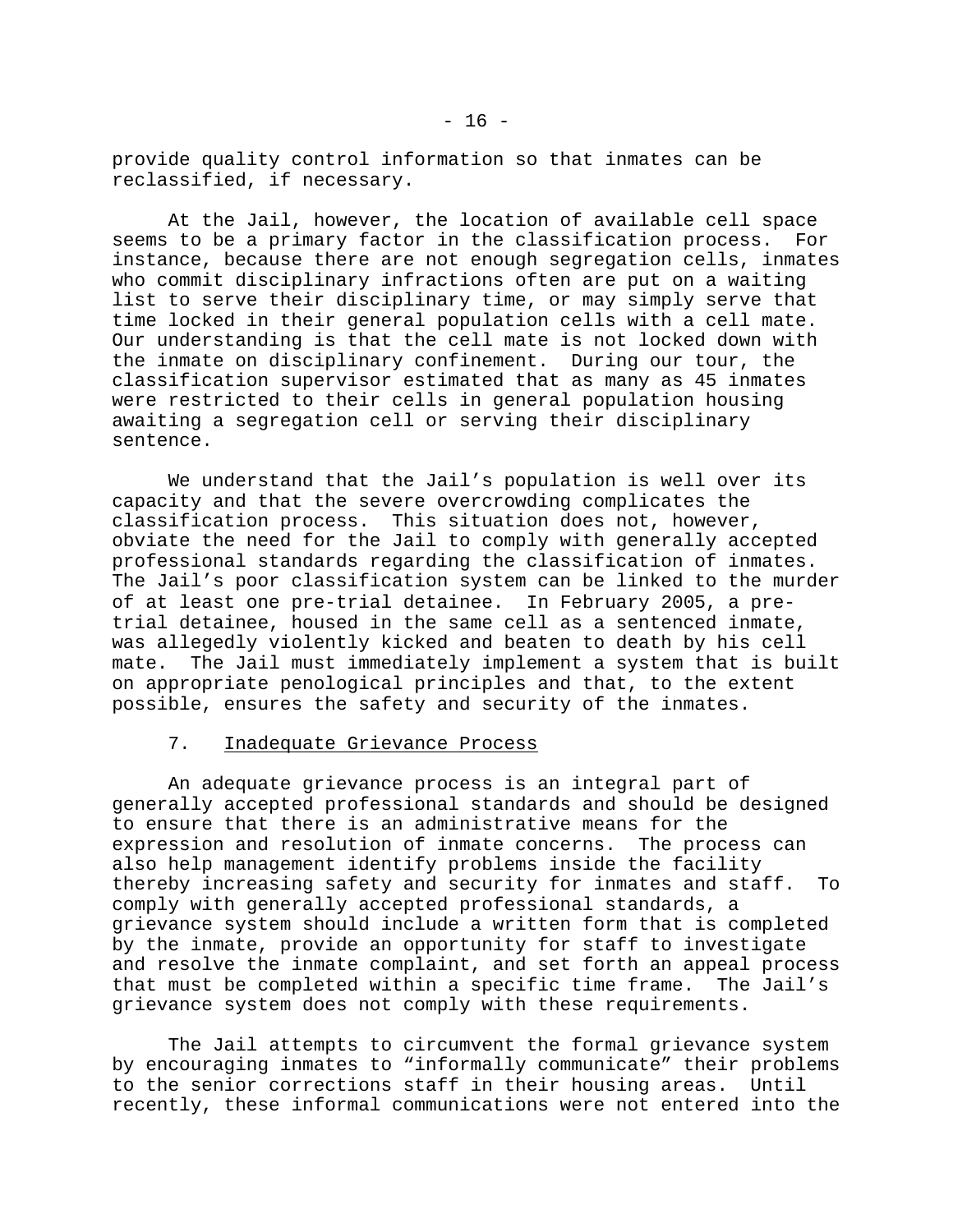Jail's management system and thus could not be tracked. Perhaps more significantly, this informal process breaks down if an inmate's grievance concerns the senior corrections staff.

The Jail's grievance process is difficult for inmates to access. As an initial matter, inmates do not have direct access to grievance forms and must obtain them from the housing unit captain. Once a form is completed, inmates must "complete and forward the form in an envelope, with postage, addressed to the ('Facility Inmate Grievance Coordinator') by way of the outgoing facility mail." Pursuant to the Jail's policy, inmates must file a grievance form within ten days of the incident at issue, although the grievance officer told us that he does not enforce this rule. Inmates are subject to these same rigorous requirements if they wish to appeal the grievance officer's decision.

The inaccessibility of this system is reflected in the low number of grievances that are filed. For instance, when we asked about grievances filed during a three-month period in late 2006, we discovered that only 18 grievances were processed during that time frame. Given the Jail's population and the volume of grievances filed in other correctional facilities, our expert consultant found this number to be extremely low. Moreover, many of the inmates we interviewed expressed frustration with the Jail's grievance system. Those inmates found it particularly difficult to obtain grievance forms and/or postage for mailing the forms to the grievance officer.

Upon the completion of our initial tour in February 2007, the Jail made some changes in its grievance system. At present, unit lieutenants (as well as captains) are permitted to provide inmates with grievance forms. The Jail also issued a memorandum to inmates indicating that they could use the in-house mail system to file grievance forms. However, during our second tour, the grievance officer stated that he was not aware of either change. Additionally, the inmate handbook had not been revised to reflect the reported changes. Most importantly, the changes the Jail has made are insufficient. Inmates still complain about the difficulty of obtaining forms and the overall process is extremely prohibitive to inmates who need to be able to express serious concerns regarding jail operations. $21$ 

 $21$  In the December 13, 2007 letter referenced previously, the County reports an increase in the number of grievances since the changes in practice and we agree that this may be a positive indicator that inmates find the grievance process more accessible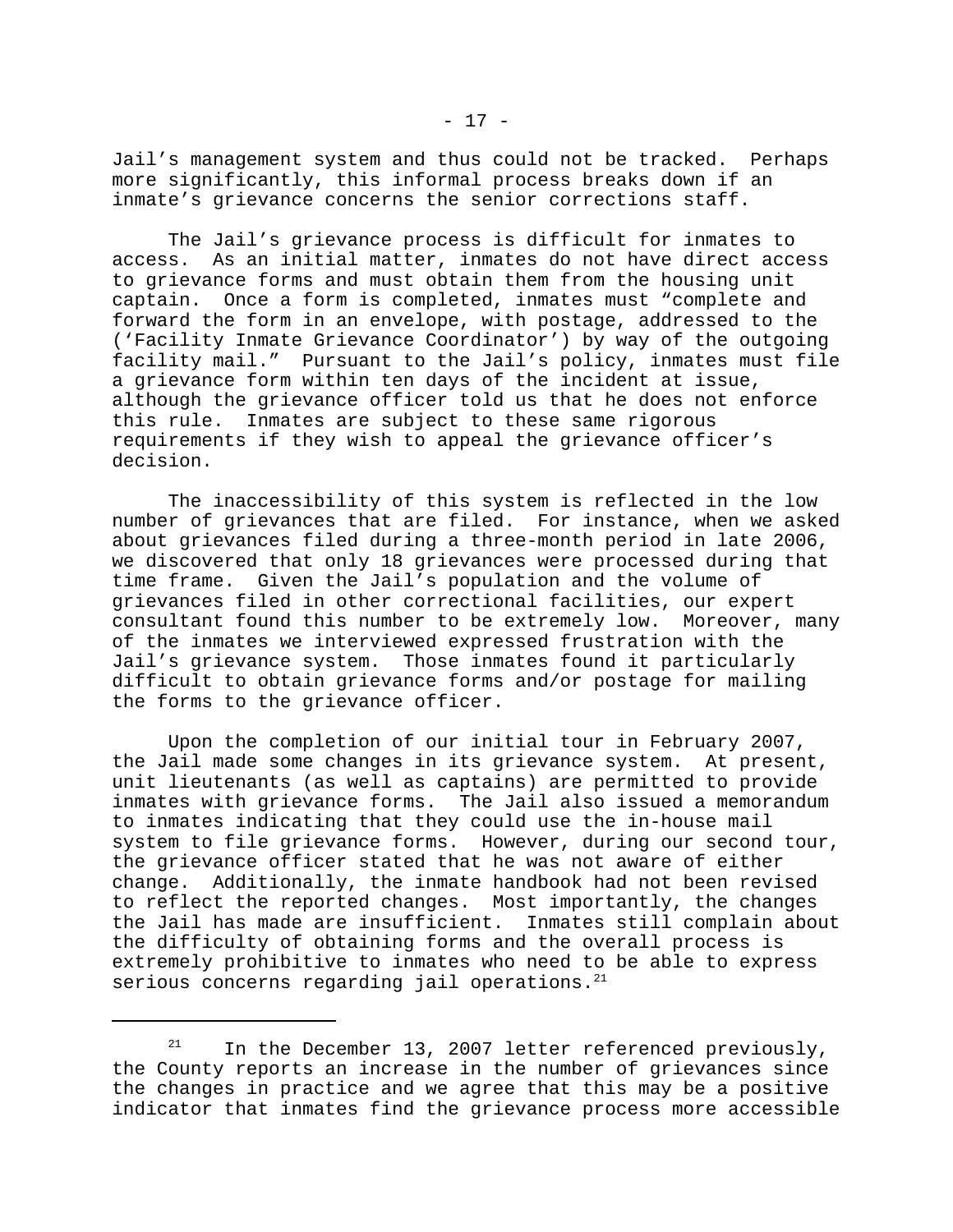#### B. Environmental Health Deficiencies

Prison officials must ensure that inmates are protected from harm and receive adequate food, clothing, and shelter, Farmer, 511 U.S. at 832. Officials must also ensure that prisoners are not "deprive[d] . . . of the minimal civilized measure of life's necessities." Rhodes, 452 U.S. at 347. The conditions at the Jail fall short of these constitutional requirements.

### 1. Physical Plant, Sanitation, and Hygiene

The Jail has severe problems with its physical plant that directly affect the health and safety of inmates housed there. In a February 2007 report, the Massachusetts Department of Health and Human Services identified many of these deficiencies, including the poor structural condition of the physical plant, overcrowding, unsanitary showers, too few showers, low hot water temperatures throughout the facility, and inmate exposure to extensive dust in areas that were being renovated.

During our tour, many of the showers we saw were covered with soap scum and mold, suggesting that the showers are not routinely cleaned. When combined with water temperatures that are not hot enough to kill bacteria, these unsanitary conditions can create serious health hazards and encourage the spread of disease. These risks are magnified in a correctional setting where numerous people share toilet and shower facilities in small, confined spaces.

Additionally, during the February 2007 tour, inmates complained that several of the housing units in the Main Jail were extremely cold. At the direction of our expert consultant, the Jail took random temperature readings in the A-2 housing unit and the temperatures confirmed the inmates' complaints. We also observed cells where inmates covered their vents and windows with plastic bags in an effort to keep cold air out.

We also are concerned about unsanitary conditions that may arise during lockdowns, which occur frequently at the Jail. Inmates reported that they do not receive clothing or linen changes while their housing units are locked down for days at a time, or even a few weeks. The failure to provide clean clothing

and fair. We look forward to evaluating the County's changes to its grievance process. See Letter from Deputy Superintendent Jeffrey Turco, Esquire to Shanetta Y. Cutlar, Chief of the Special Litigation Section (December 13, 2007).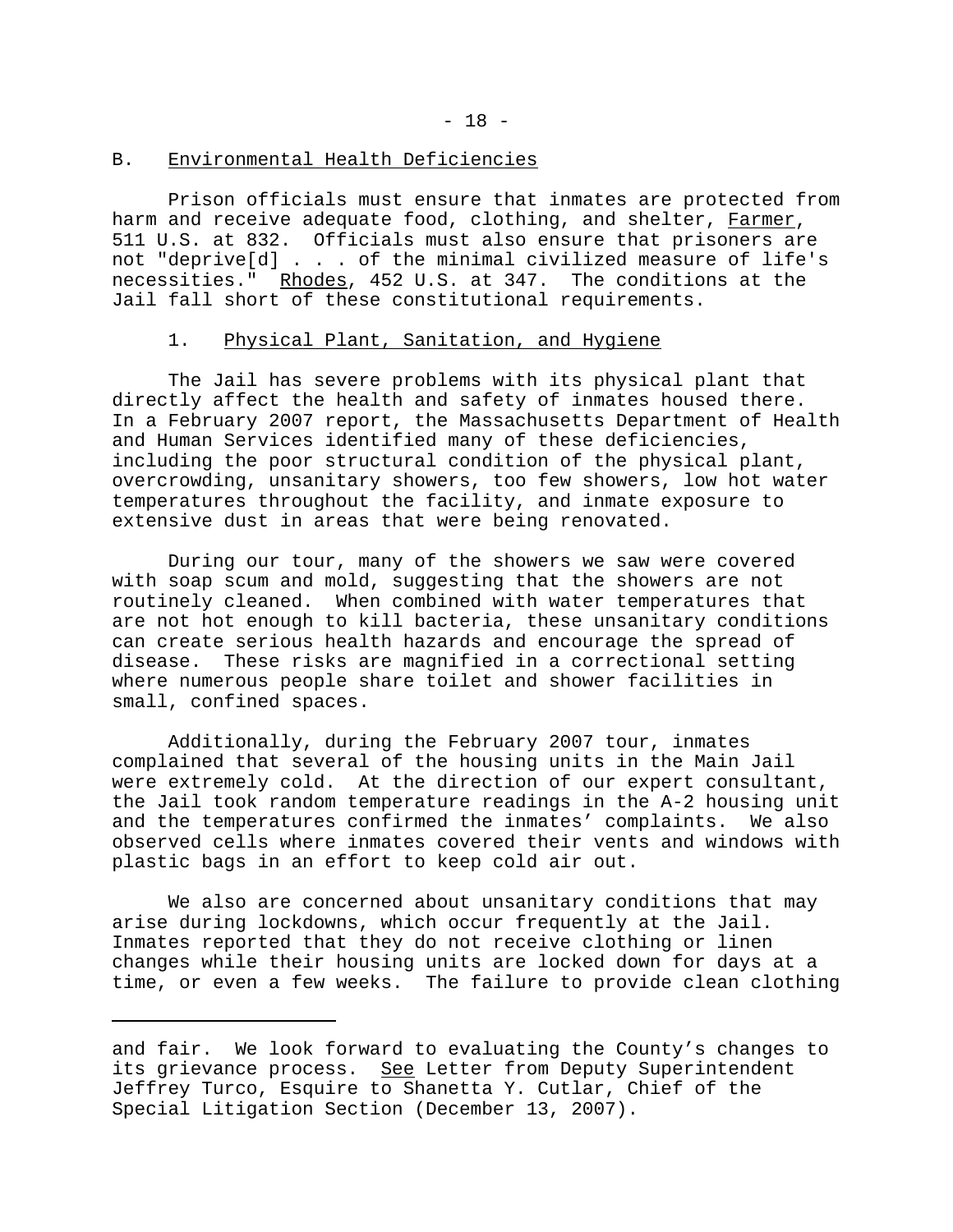and linens can lead to the development and spread of infectious diseases.

### 2. Emergency Preparedness and Key Control

In the event of a fire or other emergency, inmates at the Jail are at serious risk of harm, including death, because of deficiencies in emergency preparedness and key control which prevent staff from quickly unlocking cell doors. During our February 2007 tour, we also found that emergency keys and locks could not be identified by sight and touch, which is essential in the event that smoke from a fire obscures officers' ability to visually distinguish keys.<sup>22</sup>

At the time of our February 2007 tour, we also found that Jail staff did not have the means to manually release cell doors in the A-1 and A-2 housing units on an individual basis. Because these units house special management inmates, including those placed on suicide watch, it is critical that staff be able to open a particular door quickly in the event of an emergency such as a suicide attempt. During our second visit in May 2007, we were pleased to find that the maintenance staff created a special tool that was capable of opening individual cell doors. However, because this tool is kept in the maintenance department, it is not readily available to security staff on the A-1 and A-2 housing units. We were told that more tools were being manufactured and would be kept in the units themselves. Once this occurs, the Jail should implement a testing program in which staff practice opening cells doors with the tool.

## 3. Risk of Food-Borne Illness

The kitchen at the Jail is unsanitary and the food service practices are deficient, which places inmates (and staff who also eat meals prepared at the Jail) at risk of food-borne illness. The Massachusetts Department of Health and Human Services reported in February 2007 that the Jail's "food service is in the worst condition that [we have] seen in over 30 years of inspecting the facility."

Approximately 5,000 meals are prepared daily in the Jail's kitchen. During our February 2007 tour, we observed remarkable health code violations that place inmates and staff at risk such as no soap or paper towels in the inmate bathroom or kitchen

 $22$  We note that some progress had been made by the time of our second tour in May 2007.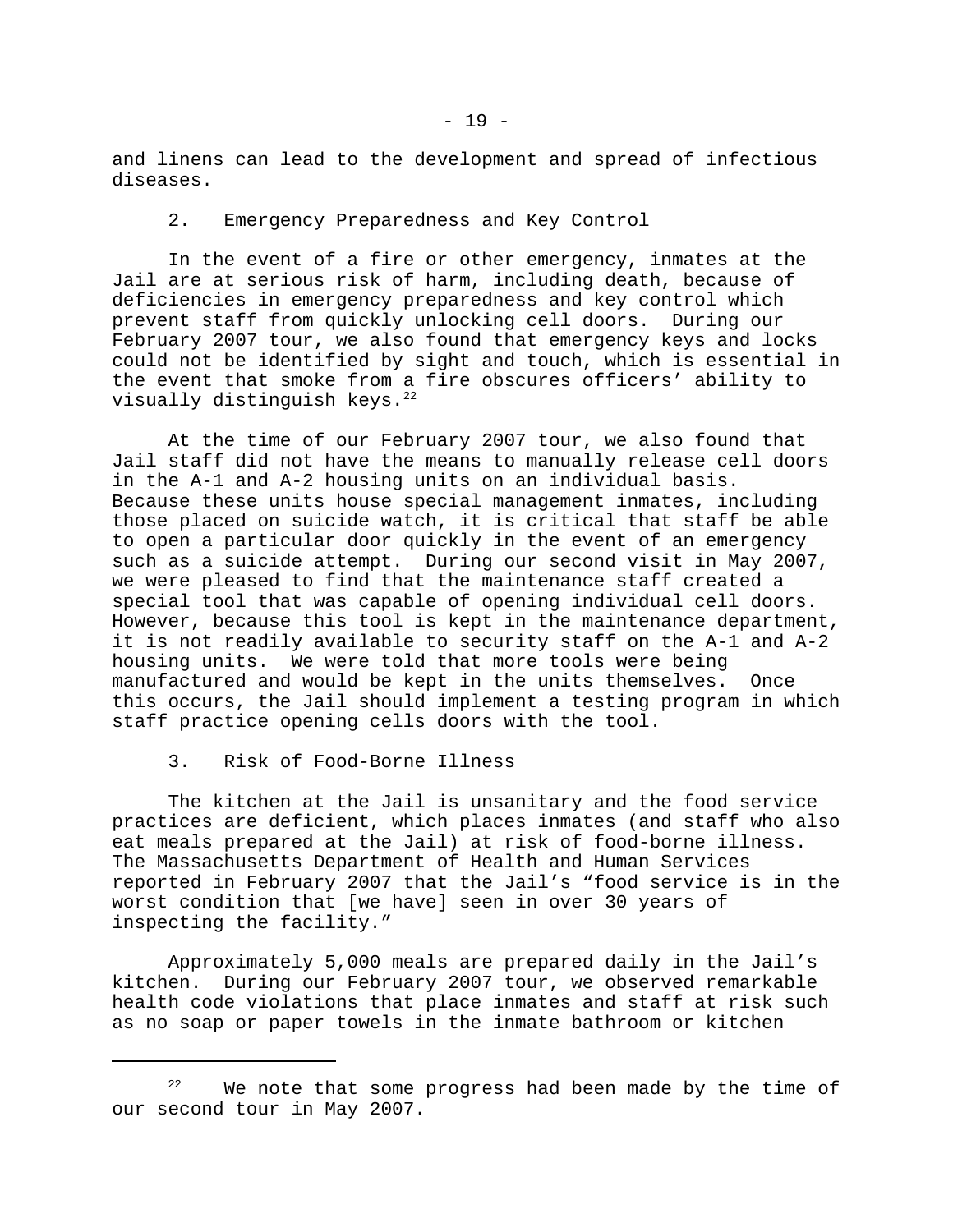serving area hand washing sink.<sup>23</sup> We also observed, among other things, debris and dirt build up in the floor drains and grease build-up on the overhead vents. More examples of lack of sanitation of the food service area are found in our expert consultant's report.

Additionally, the staff and inmates who work in the kitchen do not handle food properly. The inmate kitchen workers we interviewed had not been trained on how to properly sanitize pots, pans, and utensils. Further, we observed unsafe food handling practices, such as thawing frozen chicken in hot water and storing undated leftover food in the refrigerator.

We also observed serious physical plant problems in the kitchen area such as: (1) exposed electrical wiring on food service equipment and walls; (2) holes in walls;<sup>24</sup> (3) floor surfaces that were peeling, porous and dirty and thus could not be effectively cleaned; and (4) paint that was peeling off walls and the ceiling.

## C. Failure to Provide Adequate Mental Health Care

Corrections officials have an obligation under the Eighth Amendment to provide medical and mental health care to incarcerated individuals. Estelle, 429 U.S. at 104-05. The "deliberate indifference" to [inmates'] serious medical needs constitutes "unnecessary and wanton infliction of pain." Id. Serious medical needs include the mental health needs of suicidal inmates. A suicidal inmate can demonstrate a jail's "deliberate indifference" to his/her serious medical needs by showing: "(1) an unusually serious risk of harm (self-inflicted harm, in a suicide case), (2) defendant's actual knowledge of (or, at least, willful blindness to) that elevated risk, and (3) defendant's failure to take obvious steps to address that known, serious risk." Manarite v. City of Springfield, 957 F.2d 953, 956 (1st Cir. 1992); see also Pelletier v. Magnusson, 201 F. Supp.2d 148, 164 (D. Me. 2002); Stewart v. Robinson, 115 F. Supp.2d 188, 193 (D.N.H. 2000); Elliott v. Cheshire County, New Hampshire, 940 F.2d 7, 10-11 (1st Cir. 1991) (deliberate indifference is

 $23$  Like many other correctional facilities, the Jail relies heavily on inmates for its food preparation.

 $24$  The holes were immediately sealed once we brought them to the Jail's attention.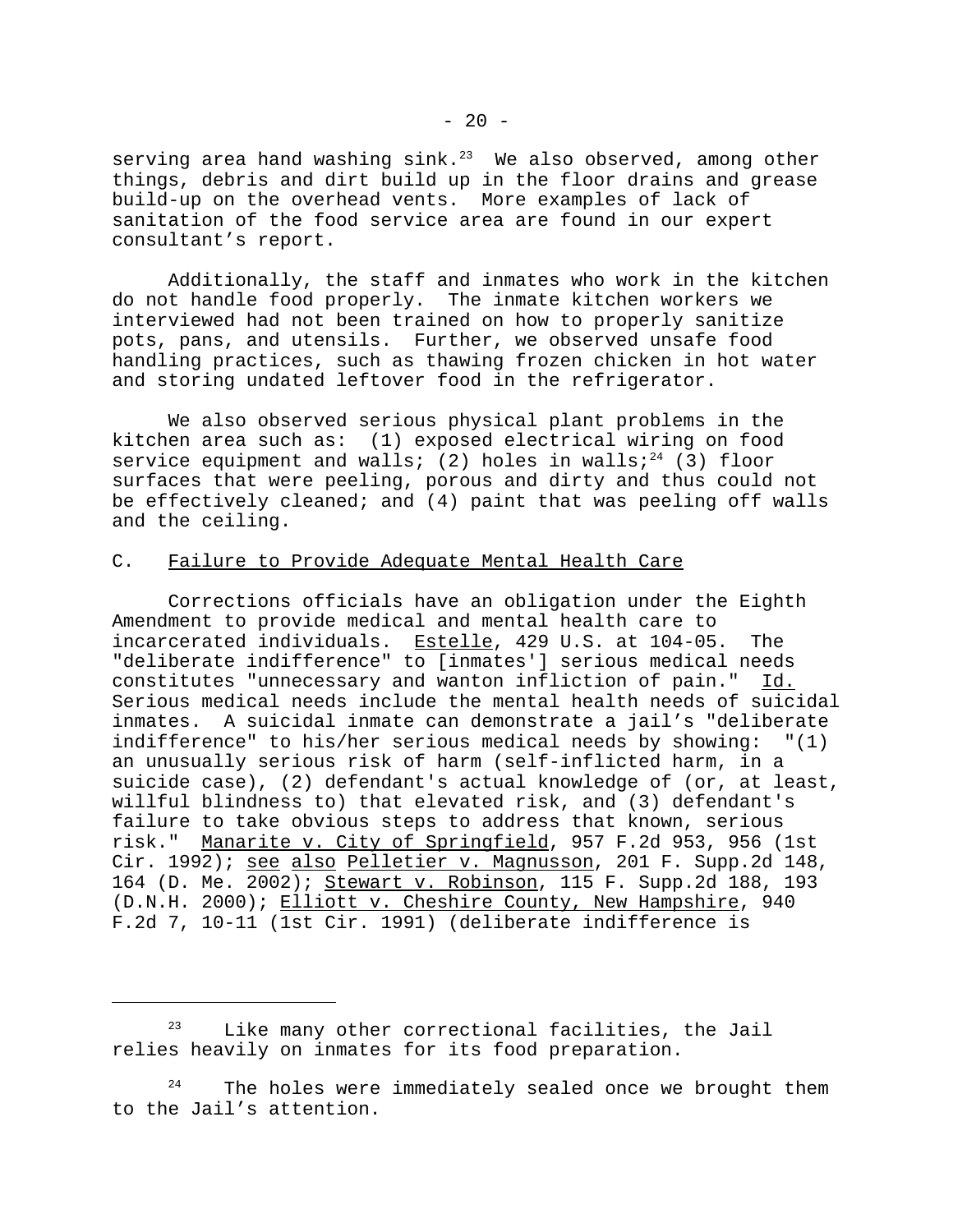determined by whether the corrections officials, "knew, or reasonably should have known, of the detainee's suicidal tendencies.").

The deliberate indifference on the part of corrections officials to the "serious medical needs" of inmates constitutes "unnecessary and wanton infliction of pain." Estelle v. Gamble, 429 U.S. 97, 104-05 (1976). The Eighth Amendment also protects against deliberate indifference to an inmate's serious mental health and safety needs. Torraco v. Maloney, 923 F.2d 231, 234 (1st Cir. 1991); Cortes-Quinones v. Jimenez-Nettleship, 842 F.2d 556, 559-60 (1st Cir. 1988) (finding sufficient evidence that a jury could conclude corrections officials were deliberately indifferent to the health and safety needs of a psychiatrically disturbed inmate held in an overcrowded jail). "Deliberate indifference may be found where the attention received is so clearly inadequate as to amount to a refusal to provide essential care." Torraco, 923 F.2d at 234 (internal citation and quotations omitted).

We find that the Jail violates inmates' constitutional rights by failing to provide for their serious mental health needs. Specifically, the Jail: (1) fails to provide an adequate array of mental health services; (2) fails to respond appropriately to the needs of suicidal inmates; (3) fails to use restraints in a manner consistent with generally accepted professional standards; (4) fails to ensure proper management of psychotropic medications; (5) fails to keep complete and accurate medical records; and (6) fails to ensure that an adequate quality assurance/quality improvement system is in place.

## 1. Failure to Provide an Appropriate Array of Mental Health Services

At the time of our May 2007 visit, 21% of the total inmate population and 31% of the inmates on lockdown were part of the mental health caseload. The mental health staff we interviewed indicated that these percentages are typical for the Jail. Mental health staffing at the Jail is insufficient to assess, treat, and monitor this population. The only psychiatrist serving the facility is on-site for just 13 hours each week, and only one person on the day shift is a licensed mental health clinician.25 Additionally, a lack of escort officers has made it

 $25$  The Jail informs us that the hours for mental health clinicians has increased. However, the psychiatrist's hours remains unchanged. Letter from Deputy Superintendent Jeffrey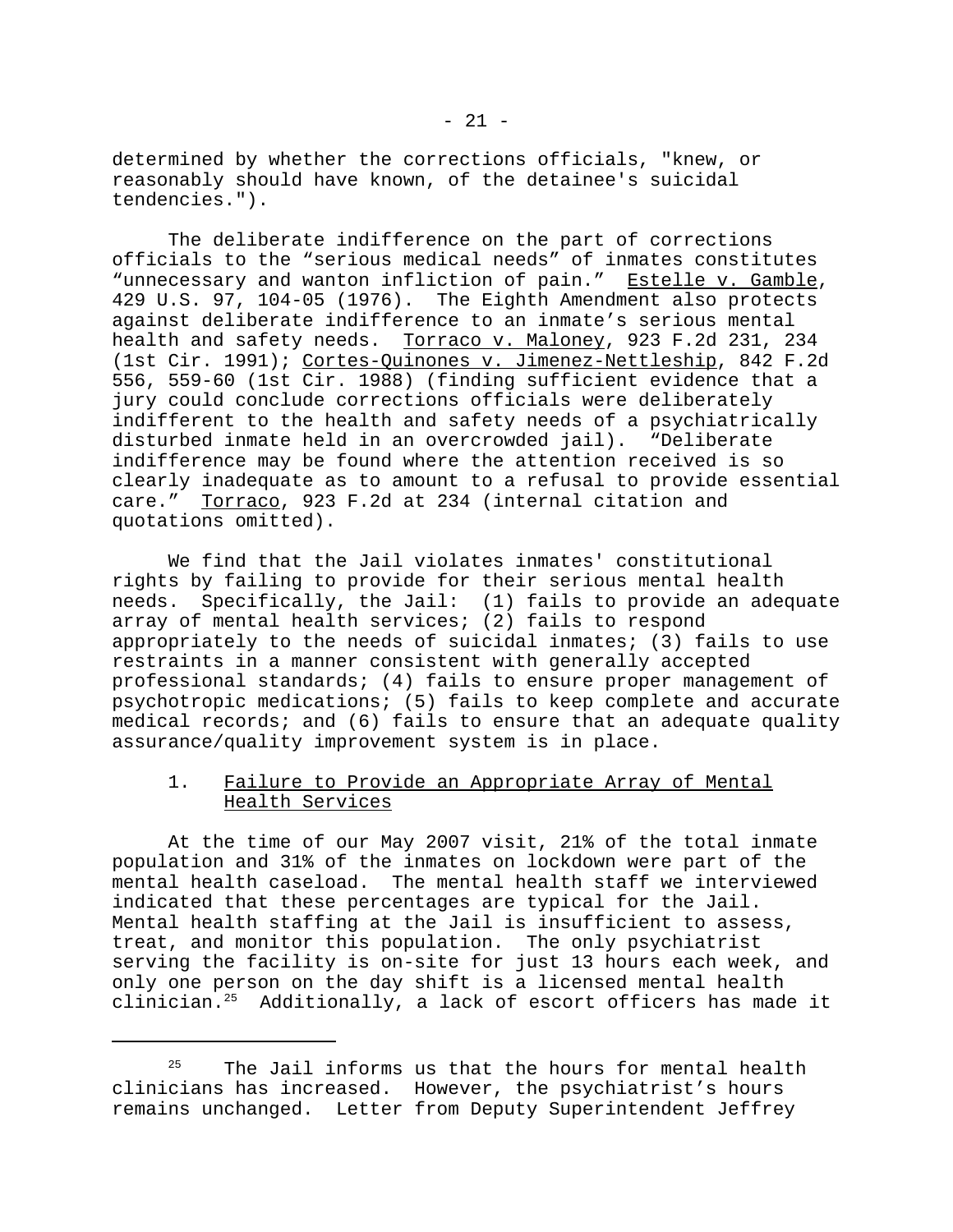difficult for mental health staff to interview inmates in a setting that allows for adequate sound privacy. As a result of these staffing issues, inmates with serious mental illness suffer from delays in, or lack of, adequate treatment, and are continually placed at risk of becoming a danger to themselves and others.

Generally accepted professional standards require correctional mental health systems to provide the following types of treatment programs: (1) crisis intervention, including access to beds in a healthcare setting for short-term treatment (usually less than ten days); (2) acute care (an inpatient level of psychiatric care); (3) chronic care and/or special needs unit (housing for inmates with chronic mental illness who cannot function in the general population); (4) outpatient treatment (provided to inmates in the general population); and (5) discharge/transfer planning (including services for inmates in need of further treatment at the time of transfer to another institution or discharge to the community). The Jail falls far short of providing these required services.

## a. Crisis Intervention Provided under Non-Therapeutic Conditions

The Jail attempts to provide crisis intervention by moving suicidal inmates to the upper tier of Unit A-1, or, when those cells are full, placing suicidal inmates in the "restraint areas" located in the  $A-1$  and  $A-2$  dayrooms.<sup>26</sup> Both of these settings are grossly inadequate locations in which to house and treat inmates in need of crisis intervention. Both closely resemble a segregation unit because inmates remain in their cells for at least 23 hours each day. Although Medical Services Policy #932.05 requires that certain inmates on suicide watch be offered one hour of tier time each day, the Jail follows the more restrictive Custody Policy #926, which has no such requirement. Indeed, consistent with Custody Policy #926, inmates on suicide watch are allowed out of their cells just three times each week for the purpose of taking a shower, and receive no therapeutic treatment. For all practical purposes, suicidal inmates are treated as if they were high security inmates, not inmates in

Turco, Esquire to Shanetta Y. Cutlar, Chief of the Special Litigation Section (March 7, 2008).

 $26$  These restraint areas are larger than regular cells, but resemble cages because the walls, doors, and ceilings are made out of open, expanded metal.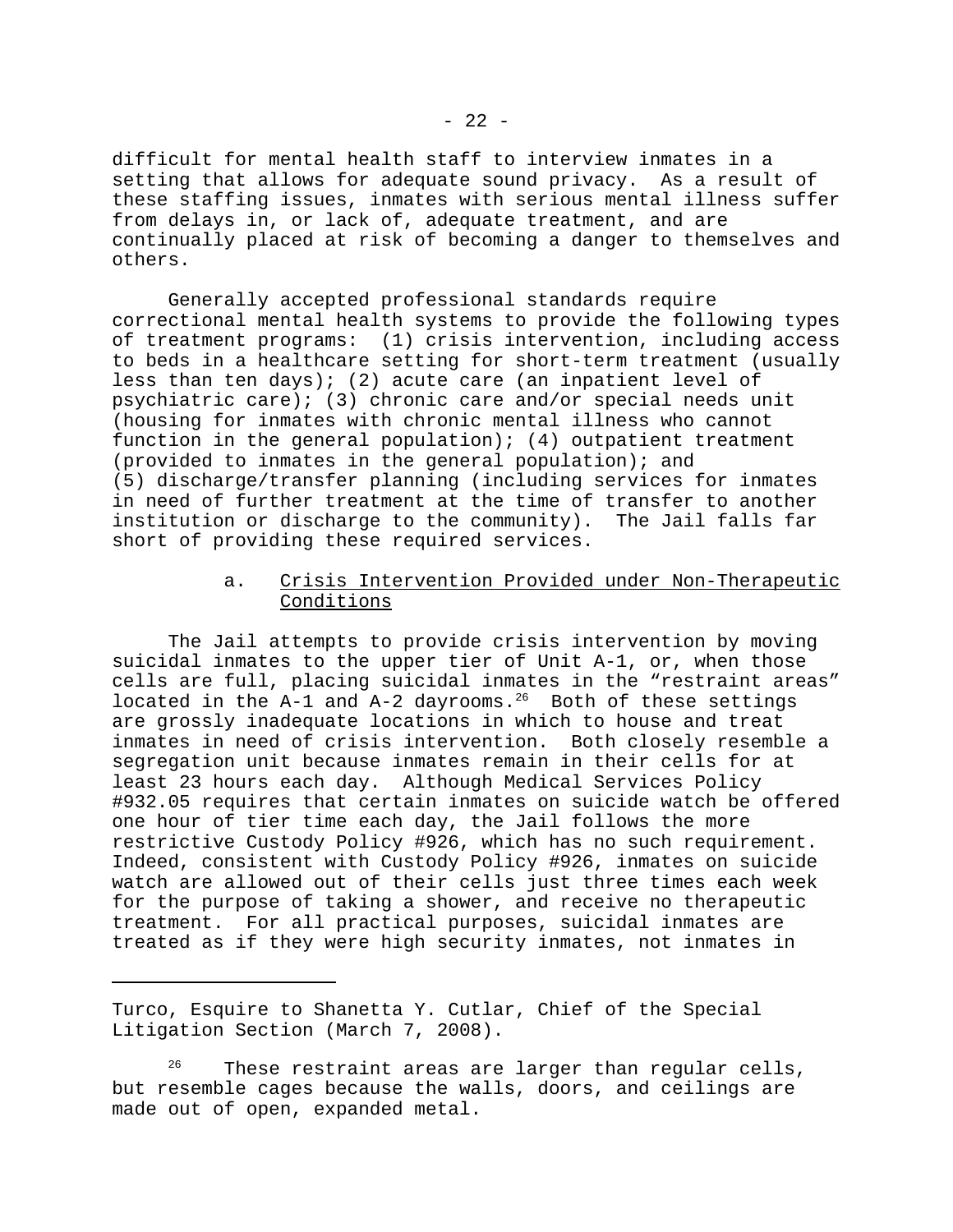need of mental health treatment. The current policy and procedures governing suicide watch are equivalent to the use of seclusion for mental health purposes. The infrequent clinical contacts with mental health staff, combined with the conditions on the upper tier of A-1, violate generally accepted standards of care and are likely to exacerbate the inmates' mental health problems.

The harsh conditions on the upper tier of A-1 are likely to exacerbate the mental health symptoms of inmates housed on this unit. Yet, as discussed in Section  $III(C)(3)$ , below, these inmates rarely are assessed or treated by the psychiatrist. Moreover, because of staffing issues, inmates housed on the upper tier of A-1 do not receive daily visits from mental health staff.

Many of the general population inmates we interviewed had previously been housed on the upper tier of A-1. Several of these inmates indicated that they had been placed on suicide watch because of a past history of suicide attempts as opposed to current suicidal thinking. They were fairly unanimous in their descriptions that the property restrictions and lockdown nature of A-1 were draconian.

## b. Acute Care

The Jail does not provide acute mental health care on-site. Instead, inmates who require such services are transferred to either a state hospital or the Emergency Services Unit at the Hamden County Jail. We find this practice to be an adequate solution; it is worth noting, however, that during 2006, only 35 inmates were transferred out of the Jail to one of these facilities. This number seems surprisingly small given the large inmate population and suggests that inmates with serious mental illness do not have appropriate access to acute mental health services.

## c. Chronic Care

Inmates whose chronic mental illnesses prevent them from functioning in the general population should be housed in a special needs unit ("SNU"). Consistent with generally accepted professional standards, SNU inmates should receive at least ten hours of out-of-cell, structured, therapeutic activity and at least ten hours of unstructured recreational time each week.

The Jail does not purport to have anything approximating an SNU to assist inmates who require this level of care. Consequently, treatment for inmates with chronic mental illnesses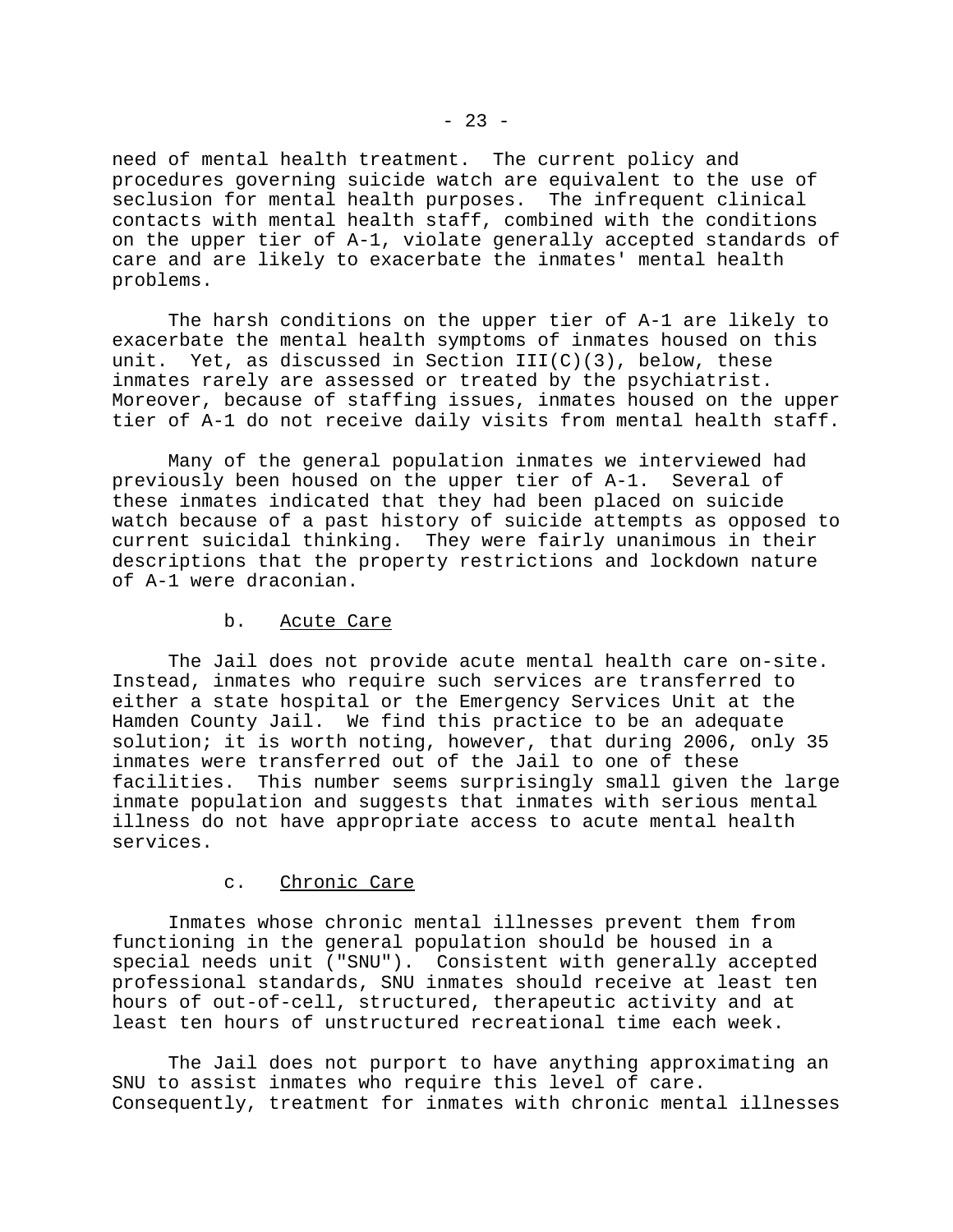primarily consists of medication and includes little or no counseling. Because there is no chronic care program and seemingly limited access to an acute care program, inmates who are the most symptomatic and impaired from their mental illnesses often are labeled "suicidal" and sent to the upper tier of A-1 or are placed in segregation housing. Indeed, inmates with mental illness are over represented in both units. As noted above, 21% of the total inmate population is on the mental health caseload. In segregation housing, 31% of the inmates are mental health patients. When the upper tier of A-1 is included with segregation housing, the percentage of mental health patients on these units jumps to 38%.

At the time of our second tour, inmate C.T. had been on the upper tier of A-1 for approximately 22 days. This was the third time C.T. had been placed on suicide watch during the 77 days he had spent at the Jail. When we spoke with C.T., he stated that he was not suicidal and did not understand why he had been placed on suicide watch. A review of his mental health record indicated that he has a serious mental disorder associated with psychotic features. Although there was little in the record to justify suicide precautions, it is clear that C.T. needed specialized housing and treatment for his serious mental illness. The Jail, however, offered only medications, infrequent clinical contacts and segregated housing. This care was inadequate.

When we spoke with M.B., another inmate housed on the upper tier of A-1, he had been on the unit for five days. He was placed on suicide watch because he had been hearing voices telling him to harm himself. During the three weeks before his transfer to the upper tier of A-1, M.B. had refused to take his medications. Nursing staff was aware of these refusals, yet the psychiatrist had not met with M.B. during this time period. Like C.T., M.B. had been placed on suicide watch a number of times during his stay at the Jail. His serious mental illness, however, required intensive treatment, not seclusion. By placing M.B. on the upper tier of A-1 for prolonged periods of time, giving him little access to the psychiatrist, and offering nothing in the way of out-of-cell structured activities, the Jail neglected to address this inmate's serious mental illness.

Another inmate in need of treatment for his chronic mental illness is C.P. He preferred the upper tier of A-1 to general population housing, notwithstanding the restrictions on the A-1 unit. C.P.'s mental health assessment noted that he presented a chronic risk of self-harm and harm to others. A review of C.P.'s mental health record suggests that he needed more structured housing than what is available in the general population.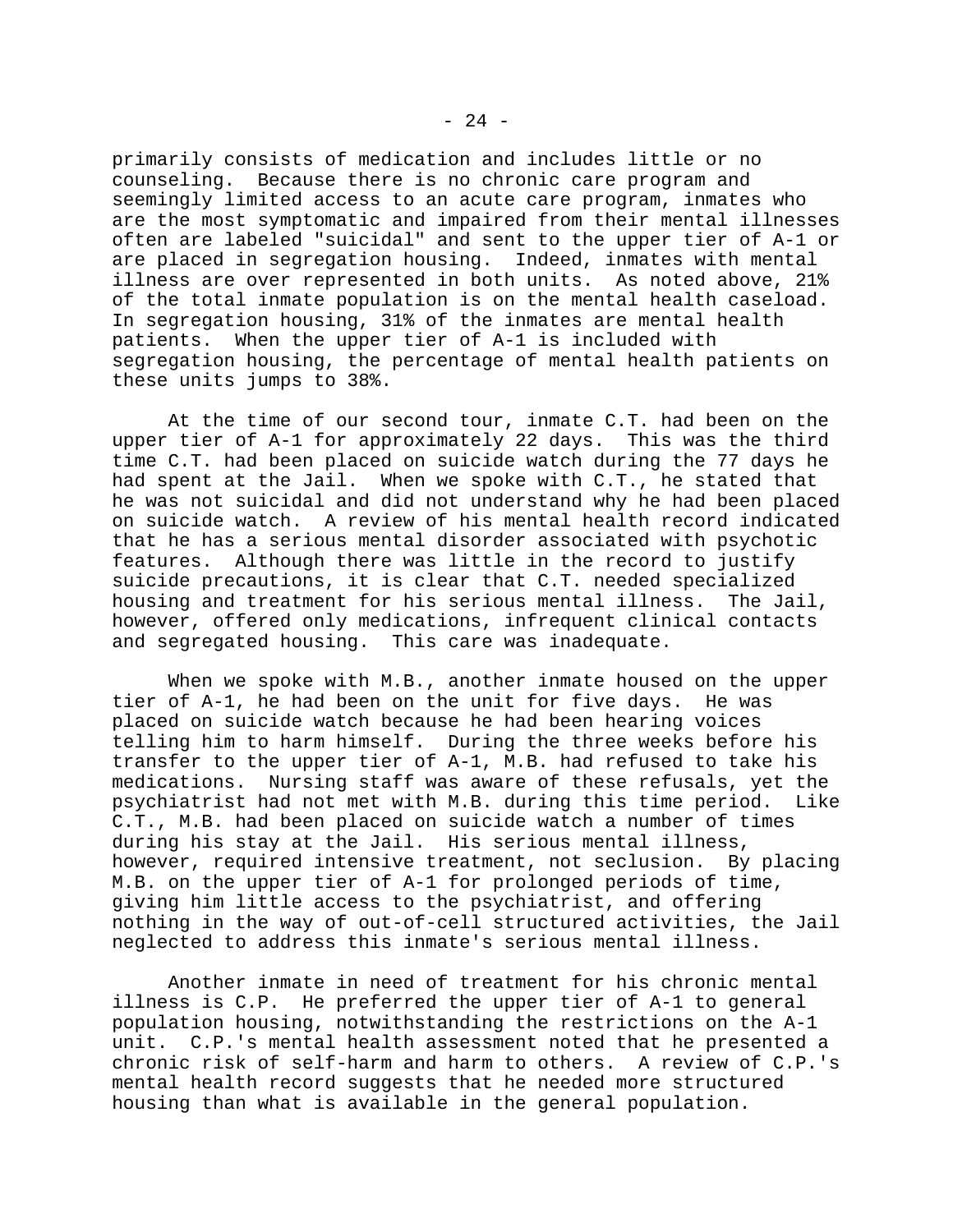Continuing him on suicide precautions with lockdown restrictions, however, likely exacerbated his clinical condition.

Suicide watch in this context appears to have been a "ticket of admission" to this unit or was used as a rationale for continuing to stay on this unit because the inmates have difficulty functioning in the general population due to their mental health problems. These inmates have either a serious mental illness and/or a personality disorder associated with significant functional impairments that require mental health intervention. Such inmates are in need of an intermediate level of care that is not being provided by the Jail.

As discussed above, the upper tier of A-1 is far from a therapeutic milieu. Inmates housed on this unit receive few visits from mental health professionals and are locked down in single cells for more than 23 hours each day. Segregation housing has similar conditions of confinement. Neither area provides appropriate care for inmates with chronic mental illness. Instead, many of the mentally ill inmates housed on these units exhibit increased symptoms of their underlying psychiatric disorder or fail to show any improvement in their current symptoms. The lack of adequate treatment actually increases the risk that these inmates will harm themselves or others.

### d. Outpatient Treatment

The Jail attempts to provide outpatient treatment services, but staffing shortages, vacancies, absences and allocation issues make timely, effective treatment difficult to achieve. There are insufficient mental health staff to provide regular, consistent therapy and counseling for general population inmates who are on the mental health caseload. Instead, the treatment of choice at the Jail appears to be medication. The only psychiatrist for the facility is on-site just three mornings and spends a total of 13 hours each week at the Jail. In general, the psychiatrist sees patients on a "block schedule," meaning that, for the most part, he only sees inmates when he is scheduled to be in their building. The psychiatrist's schedule allows him to visit each building once every two to three weeks. Only about 10-15 percent of the psychiatrist's appointments are based on the immediate clinical needs of the inmates. Although inmates can "self-refer" to mental health, it usually takes between two and four weeks to see the psychiatrist. Our document review revealed that the number of inmates on the mental health waiting list ranged from 31 to 69 patients.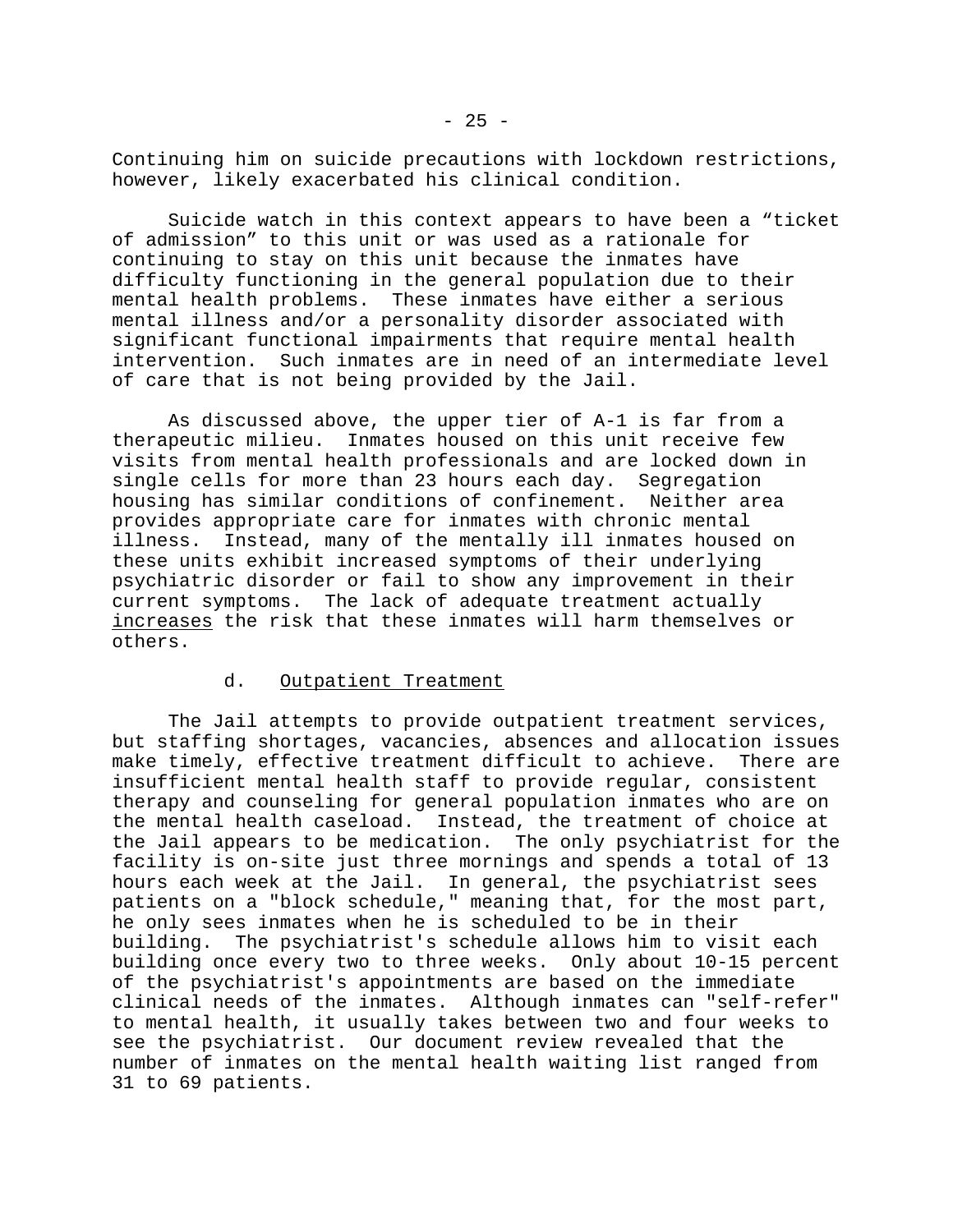During our May 2007 tour, we interviewed 12 mental health caseload inmates in a group setting at the Annex. About half of these inmates had been in the Jail for over six months. All but one of them took psychotropic medications. The inmates generally met with a mental health counselor about once every two months. Only one inmate reported meeting with a mental health counselor on a regular basis. Several inmates reported meeting with different counselors in response to self-referrals. All others reported that they only met with the psychiatrist and did not have access to a mental health counselor. This information was confirmed by mental health staff who reported that the mental health clinician assigned to the Annex had been on sick leave for the first three months of 2007. The Jail does not offer any group psychotherapy.

Inmates often were not interviewed in a setting that allowed for adequate sound privacy, consistent with generally accepted professional standards, because there were insufficient escort officers to move them to a sound-proof location. The mental health team has recognized and documented this problem since at least June 2006, yet the problem has not been addressed and it is unclear what steps, if any, have been taken to rectify the problem.

## e. Discharge/transfer Planning

Generally accepted professional standards require that case management services be a part of discharge/transfer planning. These services include (1) arranging an appointment with mental health agencies for all mentally ill inmates; (2) providing referrals for inmates with a variety of mental health problems; (3) notifying reception centers at state prisons when mentally ill inmates are going to arrive; and (4) arranging with hometown pharmacies to have inmates' prescriptions renewed. The Jail falls short of providing these services.

Staffing allocation issues and logistical problems such as not being able to adequately identify discharge dates have prevented the Jail from developing a formal discharge planning process. For the very small percentage of inmates who are Department of Mental Health ("DMH") clients, the Jail contacts the appropriate DMH clinician when the inmate leaves the facility. Other inmates receive informal discharge planning in the context of receiving information about community mental health resources. Although mental health staff told us that inmates can receive a 30-day supply of discharge medications, none of the inmates we met with who had been discharged from the Jail in the year before their current incarceration had received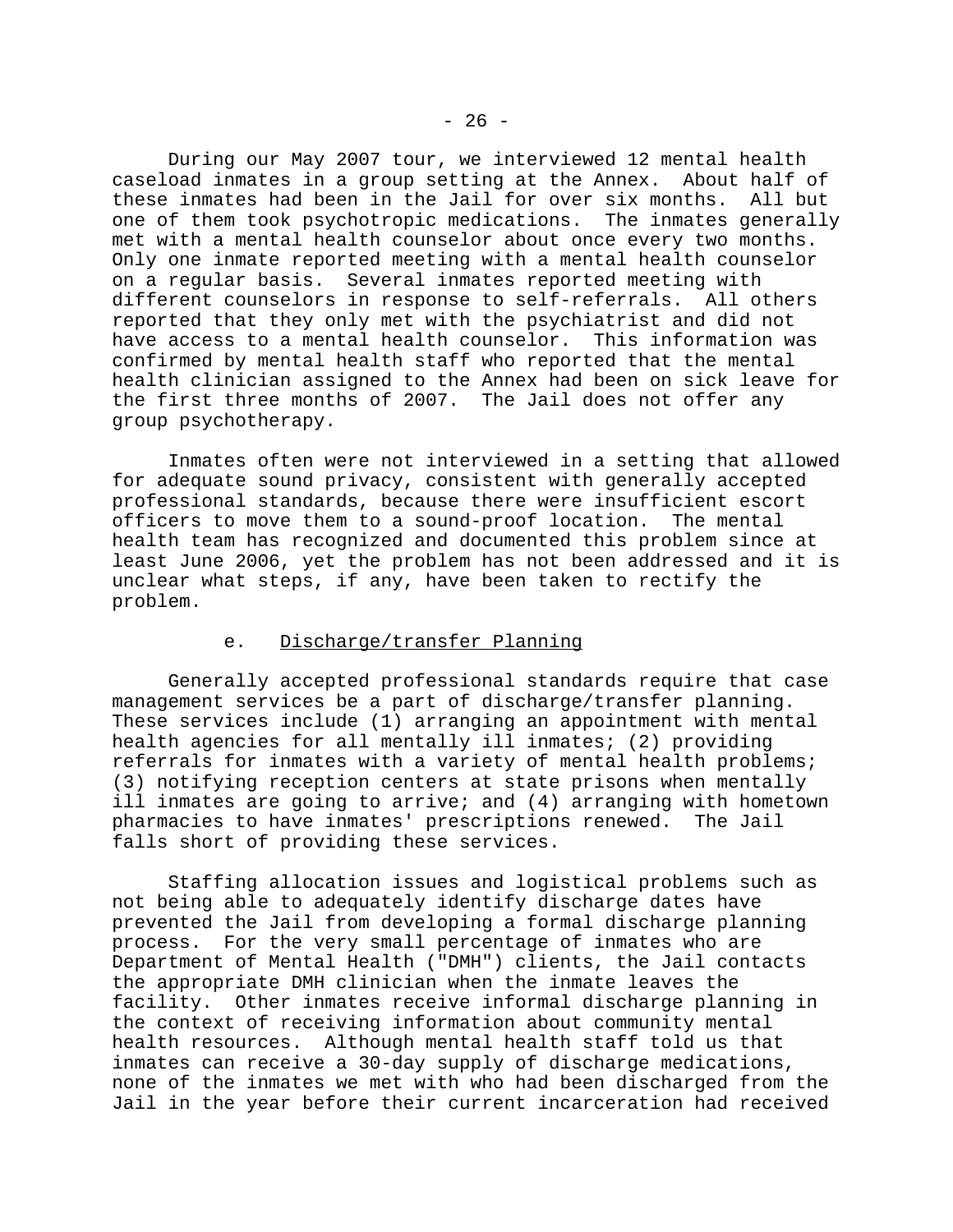discharge planning or prescriptions for discharge medications. These inmates seemed surprised that prescriptions for discharge medications were available to them.

## 2. Failure to Provide Adequate Suicide Prevention

The Jail's process for identifying, housing, and treating suicidal inmates does not comply with generally accepted professional standards.<sup>27</sup>

## a. Screening and Assessment

As an initial matter, the Jail needs to improve the screening and assessment tools it uses to identify potentially suicidal inmates when they arrive at the facility. At present, the initial screening and assessment process consists of: (1) a "suicide potential screening form" which has 17 questions and is completed by an intake officer; (2) a "Q-5 form" which is filled out by records personnel after they consult the statewide Criminal Justice Information System to determine whether the inmate has a prior history of suicidal behavior while incarcerated in the state system; and (3) a "medical entrance exam form" which contains a limited inquiry regarding suicide risk and is completed by medical staff.

In addition to these three screening tools, mental health staff are required to assess all inmates within 14 days of confinement. About 88% of these assessments were completed within the two-week time frame specified in policies and procedures. Also, each inmate is assessed by the classification department and assigned to a housing unit based upon this classification. Although it would not be difficult to do so, classification personnel do not consult the Sheriff's Information and Reporting System ("SIRS") to determine whether the inmate was identified and housed as a suicide risk during a previous confinement at the facility.

We note that, following an alarming number of suicides in the first six months of 2005, the Jail retained Lindsay Hayes, a nationally-recognized expert on suicide prevention in jails and prisons who is also a consultant to DOJ in other matters, to provide short-term technical assistance in the area of suicide prevention. Mr. Hayes' services were of limited duration and he did not oversee the Jail's implementation of his recommendations.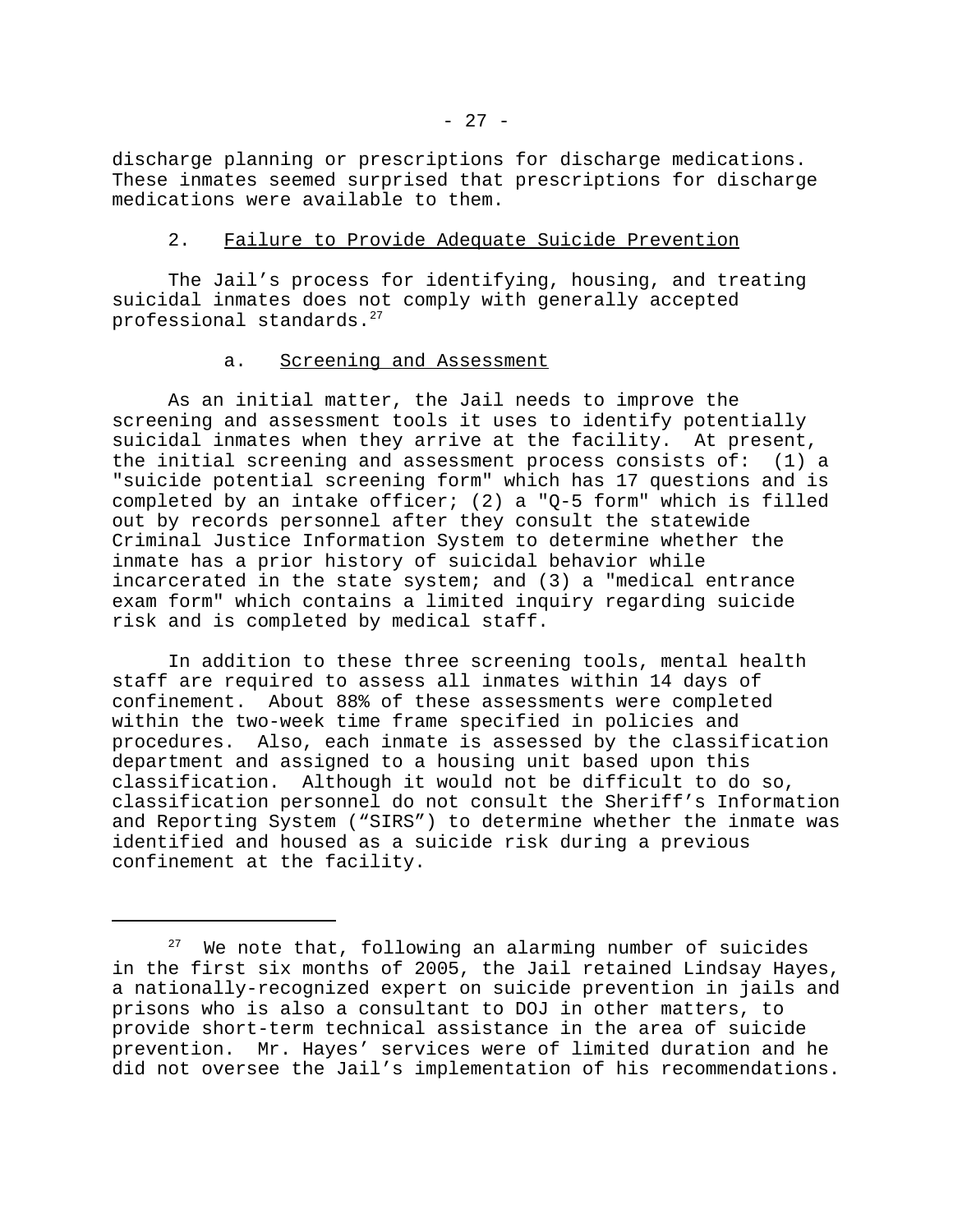One problem with the  $Q-5$  form is that there was confusion in the records department as to what types of information should be included. Although the form should report suicide attempts and threats, many records department personnel were only including actual attempts on the Q-5 form. Another problem is that the various departments do not review the forms filled out by other departments at the Jail. For example, the suicide potential screening form and the Q-5 form are placed in the inmate's jail file. The medical staff never see this form because they only review the inmate's healthcare file. Additionally, the medical staff does not attempt to find out whether an inmate exhibited any suicidal behavior or mental illness during previous confinement in the facility.

Another problem with the Jail's screening and assessment process is that it often is untimely and incomplete. For instance, inmate G.J. had been admitted to the upper tier of A-1 one day before our May visit. He had attempted suicide 18 months earlier and was on Prozac (an anti-depressant) before his incarceration. G.J. told us he was a single father of four children, and he described significant distress about his current incarceration. The disposition section on both the medical entrance exam form and the suicide potential screening form was blank, when there should have been some indication in that section of both forms that a referral to mental health was recommended. Staff decided to renew G.J.'s suicide watch status<br>and have him evaluated by the treatment team. The initial mental and have him evaluated by the treatment team. health evaluation, however, provided little information relevant to the dynamics and/or precipitating factors related to this inmate's apparent depression. In addition, despite G.J. having been assessed as having an illness severe enough to place him on suicide precautions, he had not been seen by a psychiatrist or the treatment team.

## b. Rationale for Placing Inmates on Suicide Watch

Related to the issue of poor screening and assessments is the lack of adequate documentation of the rationale for placing an inmate on suicide precautions. Indeed, it appears that some of the inmates housed on the upper tier of A-1 did not need to be on suicide watch. The practice of placing a person on suicide precautions when such precautions are not clinically indicated is problematic. Suicide precautions often include close or constant observation, denial of all or nearly all personal effects, and entail a near total denial of privacy. While appropriate to safeguard persons who are at risk of suicide, this level of precaution may adversely effect the mental health of persons not at risk.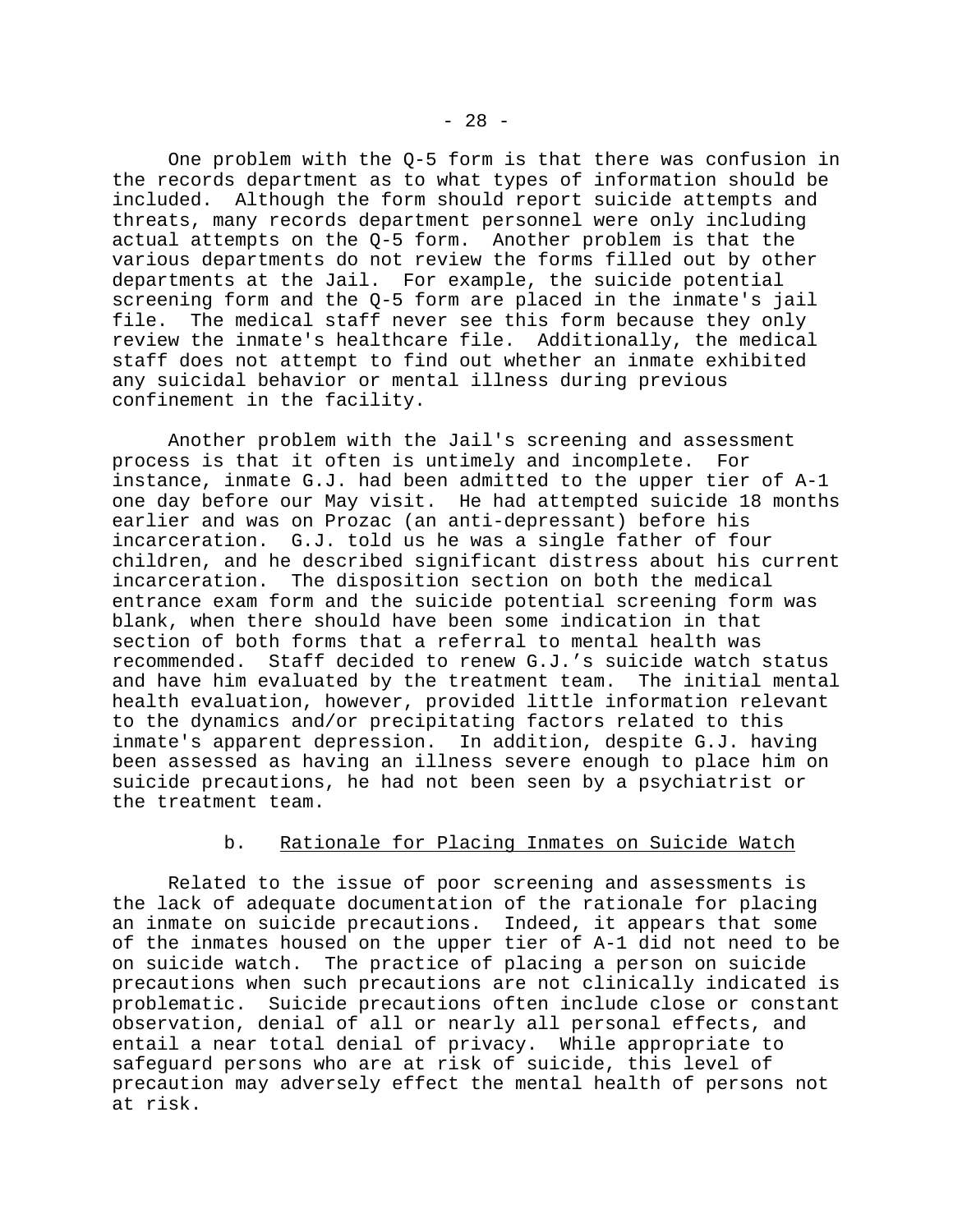For example, at the time of our May 2007 visit, T.S. had been on the upper tier of A-1 for a few days. The medical entrance examination report was completed from a mental health perspective, but the disposition section on the form was not completed. The initial mental health evaluation indicated the presence of memory loss, a past history of hallucinations, and fleeting suicidal thinking. The clinical impression was alcohol abuse, depression, and that he exhibited symptoms of substance induced mood disorder. Although the rationale for placing T.S. on suicide watch appeared to be his past history of suicide attempts, the rationale was poorly documented, and without proper documentation it is impossible to determine whether the placement was clinically indicated.

The rationale for placing L.S. on suicide precautions was equally unclear. At the time of our May 2007 visit, L.S. had been on the upper tier of A-1 for four days. He told us that he was feeling depressed and wanted to talk to a psychiatrist, but claimed that he was not suicidal. L.S.'s initial mental health evaluation form indicated a provisional diagnosis of symptoms of bipolar disorder, psychotic disorder, and personality disorder. L.S.'s answers relevant to presence or absence of suicidal thinking were somewhat evasive, and the plan was to refer him to the mental health director for case review and treatment plan. Thus, the documented rationale for placing L.S. on suicide watch was very weak. There also was no clear treatment plan.

### c. Contact with Mental Health Staff

Generally accepted professional standards require mental health staff to visit inmates on suicide watch every day. Because of staffing shortages, mental health staff at the Jail do not comply with this standard. Indeed, two of the inmates we interviewed had been on suicide precautions for two and six days, respectively, but reported that they had not yet seen a mental health clinician. Additionally, the psychiatrist told us he rarely was involved in the assessment and/or direct treatment of inmates on suicide watch.

Instead of complying with generally accepted professional standards, mental health staff at the Jail evaluate the inmates on "Suicide A Watch" -– the most restrictive suicide precaution –- every 2-3 days; inmates on "Suicide B Watch" are seen twice each week. The Jail justifies the lack of daily rounds by citing the open communication that exists between mental health and corrections staff, the implication being that if an inmate needs more frequent visits from mental health, corrections staff will identify that need and inform mental health personnel.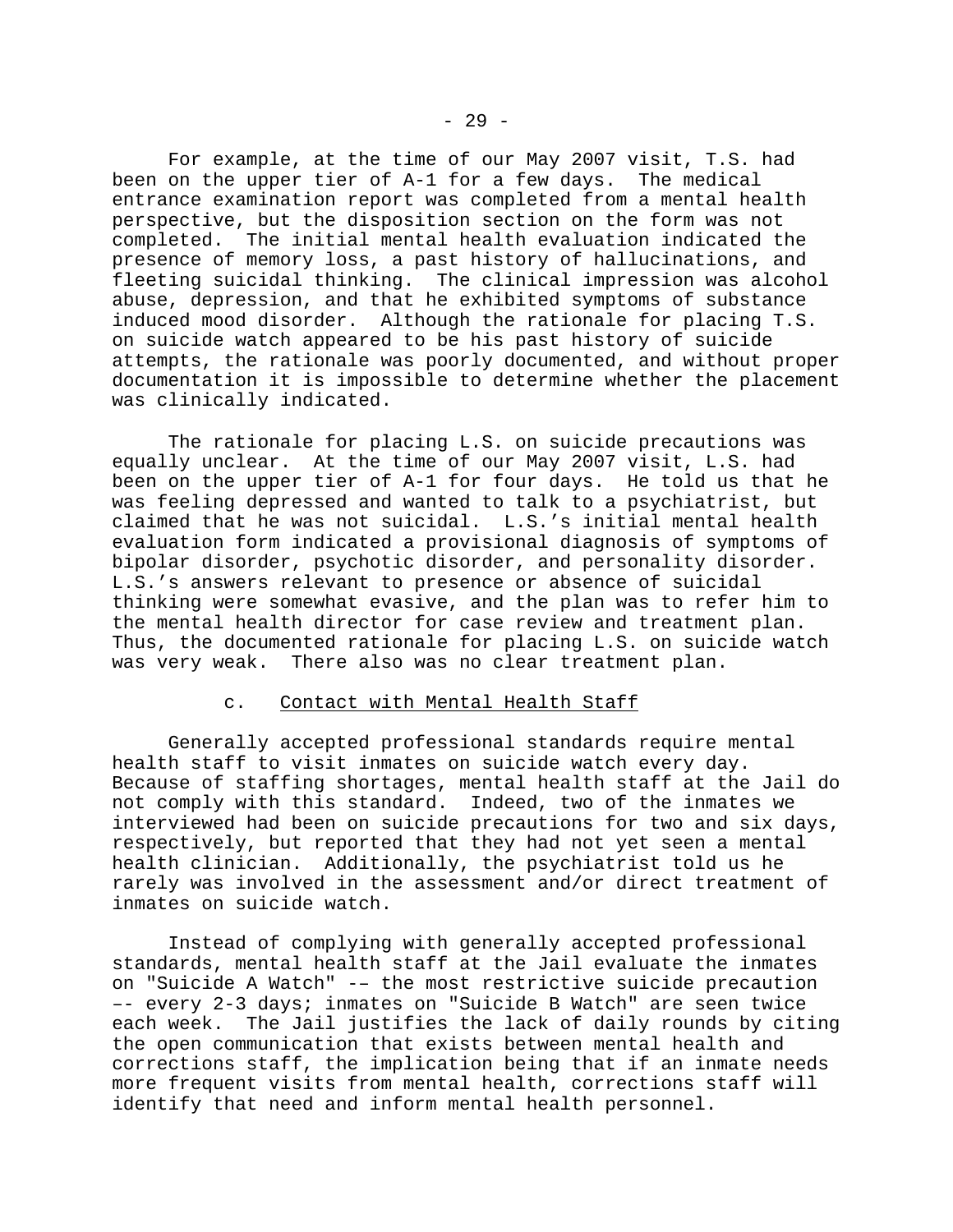The Jail also cites the significant cost associated with providing for daily evaluation of every inmate on suicide watch.

It is not appropriate, however, to rely on security staff to assess an inmate's mental health needs. These staff have neither the training nor the expertise to evaluate whether an inmate requires contact with mental health personnel. Moreover, daily rounds provide much needed clinical contact for suicidal inmates and provide continuity of care for this vulnerable population.

## d. Cut-down Tools

During our February 2007 tour, staff lacked access to emergency cut-down tools. As we discussed in our emergency letter of May 18, 2007, the absence of these tools placed inmates at significant risk of harm. Although corrections staff were allowed to carry their own knives for cut-down purposes, there was no policy that required corrections staff to carry knives nor was there a policy that specified an acceptable size of knife.

In any event, allowing staff to carry knives is an unsound correctional practice because there is no accountability in terms of how the knives will be used, their size, or their level of sharpness. An inmate can easily remove the knife from a corrections officer's person without the officer's knowledge. Moreover, knives are not the most effective tools to assist officers responding to an attempted hanging because many of the materials inmates use as ligatures cannot easily be cut with a knife.

When we raised this issue with Jail administrators, they responded promptly to our concerns. Indeed, by the time of our second tour, the Jail was in the process of placing cut-down tools in all housing units and providing them to each staff member. We recommend that the Jail develop and implement policies and procedures relating to the availability and use of these tools. We also recommend that staff receiving training on how to use them.

## 3. Improper Use of Restraints

A random sample of 26 inmates who were restrained suggests that inmates with mental illness are restrained more frequently than inmates who are not mentally ill. As a result, appropriate care is not being provided to these inmates in accordance with generally accepted professional standards. Although only 21% of the total inmate population is on the mental health caseload, over 60% of the inmates in our random sample of inmates who were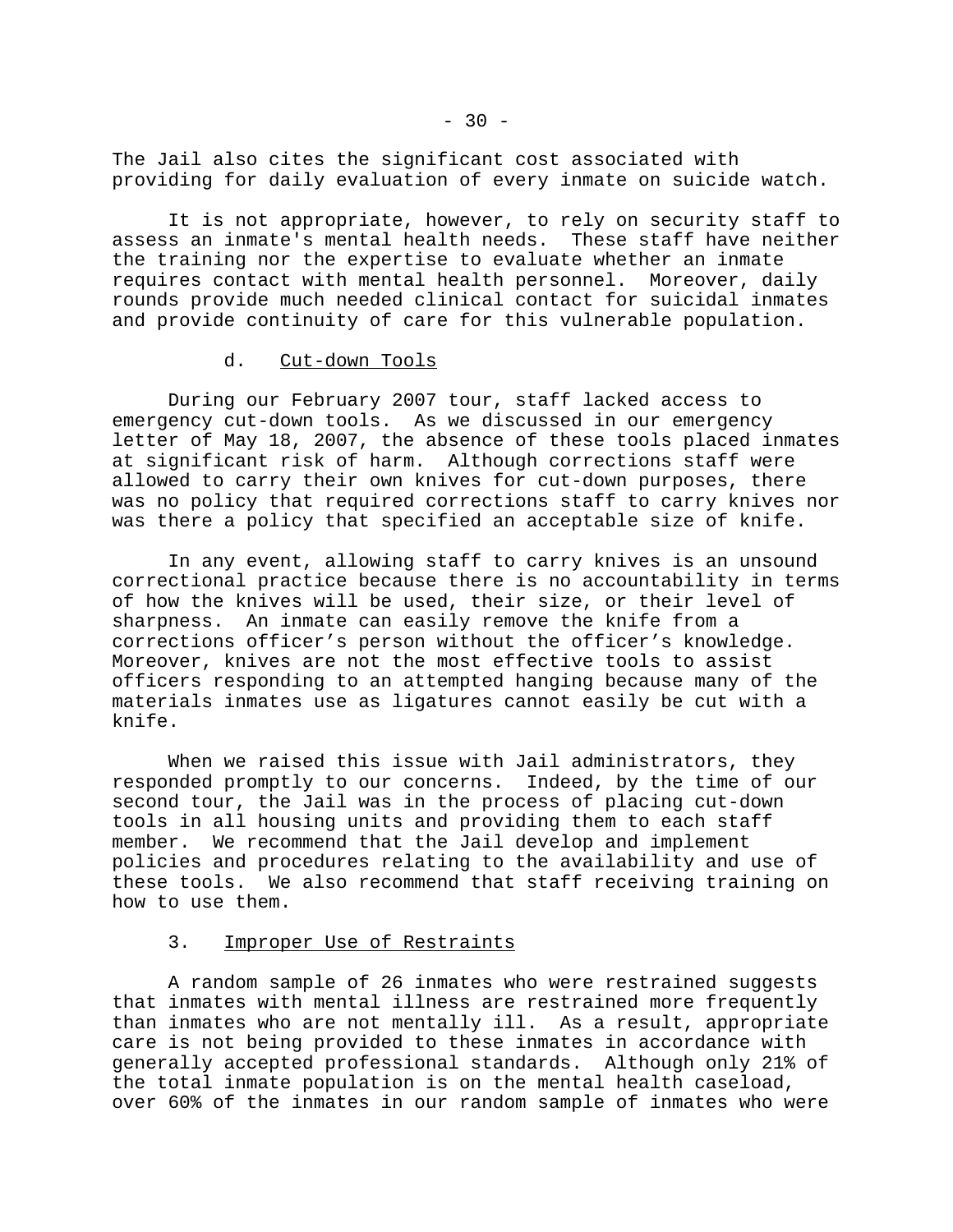restrained were mental health patients. Although the Jail asserts that it does not use restraints for mental health purposes, the over-representation of inmates with mental illness among the restraint uses indicates that restraints often are required because the Jail provides inadequate mental health treatment or because some of these inmates have serious mental disorders that are not responsive to available treatment. In either case, the Jail is, *de facto*, using restraints for mental health purposes.

For example, on January 8, 2007, inmate V.N. (who was on the mental health caseload) cut his wrist and was bleeding heavily. The SOG team removed V.N. from his cell in A-1 and he was treated by medical personnel in the A-1 dayroom. The videotape of this incident shows that V.N. did not resist treatment nor did he threaten staff or himself during this time. Right after he was treated, the SOG team placed V.N. in six-point restraints. There is no documentation of why he was placed in restraints nor is there any evidence that the use of restraints was discussed with, or approved by, mental health personnel.

As discussed above, a SOG team also restrained inmate P.Q. after he cut himself so severely that he required treatment at the local emergency room.

Pursuant to generally accepted professional standards, whenever a mentally ill inmate is restrained, correctional facilities should assume that the restraint is for mental health purposes. This default assumption, in turn, means that custody and mental health staff should follow policies and procedures governing the use of restraints on the mentally ill. The Jail, however, does not have adequate policies addressing this issue. Contrary to generally accepted professional standards, the current policies permit inmates to be restrained for mental health purposes with little to no input from mental health staff. Additionally, in a departure from generally accepted professional standards, restraints are initiated and terminated by custody staff. Recently, the Jail changed its policy to require that mental health staff perform an assessment of an inmate after they are restrained. The purpose of this assessment, however, was not clear to staff.

In addition to having inadequate policies, the Jail does not enforce the policies that are in place. For instance, according to Jail policy, custody staff are tasked with performing range of motion exercises and observing restrained inmates. However, our document review and interviews made clear that this requirement is not being met. This is a serious problem that could have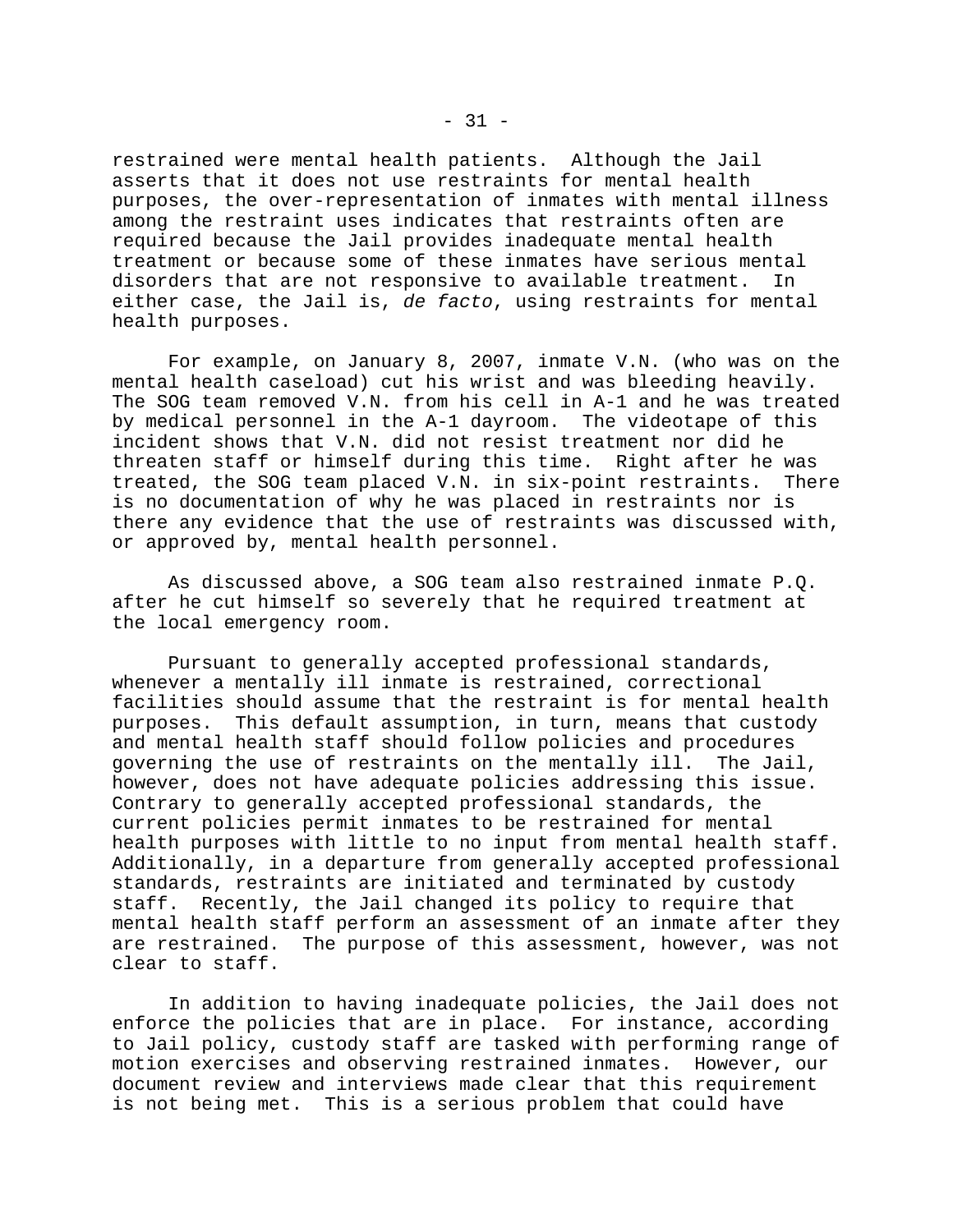life-threatening consequences such as blood clot formation.<sup>28</sup> Consistent with generally accepted professional standards, healthcare staff should monitor restrained inmates and perform range of motion exercises every two hours.

Finally, we are concerned that both of the Jail's restraint beds and the restraint chair are located in one area in the A-1/A-2 dayroom. One primary purpose of restraints is to help the restrained person regain acceptable control. This process is not facilitated by having more than one person restrained in the same room at the same time. We note that during our second tour, the Jail changed its policy to require that only one person could be restrained at one time in any designated area.

#### 4. Poor Medication Management

The Jail's formulary is adequate with respect to psychotropic medications. It appears, however, that inmates routinely do not receive the medications that have been prescribed for them. One reason for this failure is that medications may not go with the inmates when they are transferred between housing units. Indeed, the minutes from the March 2007 mental heath meeting state that some inmates go days without receiving their psychotropic medications after they are transferred from one housing unit to another.

Another difficulty arises when prescriptions expire. Although the Jail has a system for tracking prescriptions that need to be renewed, the system is not computerized and relies on medication orders that are written for long periods of time – some as long as six months. The practice of writing orders of lengthy duration may help avoid expiration issues, but it presents significant risks to the inmates, especially because the psychiatrist spends so little time on-site. Inmates receiving psychotropic medications need to be monitored carefully and seen regularly by the psychiatrist. Standing orders that are in place for months at a time make it easier for mental health staff to avoid these obligations.

The Jail has no formal policy to guide staff when inmates refuse to take their medication. Staff told us that non-adherence practices exist, but these appear to be ad hoc.

<sup>&</sup>lt;sup>28</sup> As previously indicated, we reviewed documentation reflecting that nine inmates were restrained for four or more hours, and we found that one inmate had been restrained for 23 hours without range of motion exercises being performed.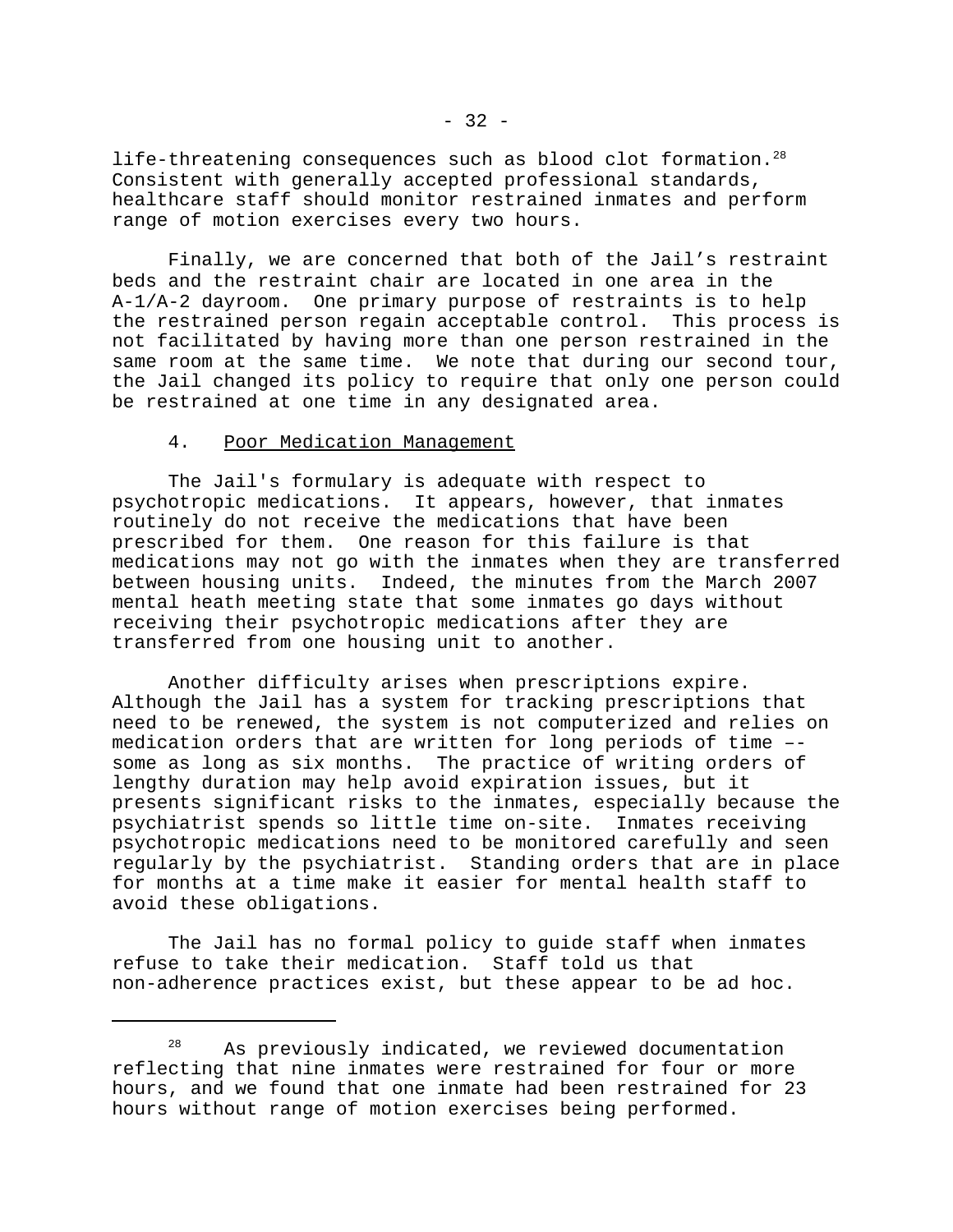Some inmates reported that they have been threatened with or actually placed on the upper tier of A-1 for failing to take their medication. Pursuant to generally accepted professional standards, the Jail should develop a policy and procedure that defines medication non-compliance and tells staff how to respond. Among other things, there should be a reporting mechanism through which the nursing staff who administer medications can inform the psychiatrist of the refusal in a timely manner. It is worth noting that inmates reported that custody personnel sometimes dispense medications in the Annex. This is a violation of generally accepted professional standards. All medications should be dispensed by nursing staff. The psychiatrist in turn must meet with the inmate in a timely fashion. The psychiatrist can educate the inmate about the medication and can, if necessary, make adjustments in the inmate's medication regimen

Because, as discussed in Section  $III(C)(6)$ , below, the Jail has no quality assurance/quality improvement process in place, it was difficult to accurately assess the extent of the Jail's medication management issues. Both staff and inmates, however, made it consistently clear that problems exist in this area. Because inmates who miss doses of psychotropic medication are at risk of serious harm, the Jail should address this issue immediately.

### 5. Failure to Keep Complete and Accurate Medical Records

The Jail fails to keep complete and accurate mental health records. As an initial matter, there is a significant backlog -– between one and four weeks -– of mental health records filing. In addition, a number of the records we reviewed had documents that were not in chronological order. Many records also were missing medication administration records. Others had assessments and other documentation that were incomplete.

Because the psychiatrist and other mental health staff rely on inmates' mental health records when prescribing medication, changing medication dosages, and determining suicide risk, the errors and omissions described above can jeopardize inmates' mental health treatment and lead to serious consequences.

### 6. Lack of a Quality Assurance/Quality Improvement Program

Quality assurance/quality improvement programs are critical components of correctional mental health systems. Such programs allow a facility to identify individual and systemic issues that need to be addressed. Without a quality assurance program, a facility might focus its efforts and resources on problems that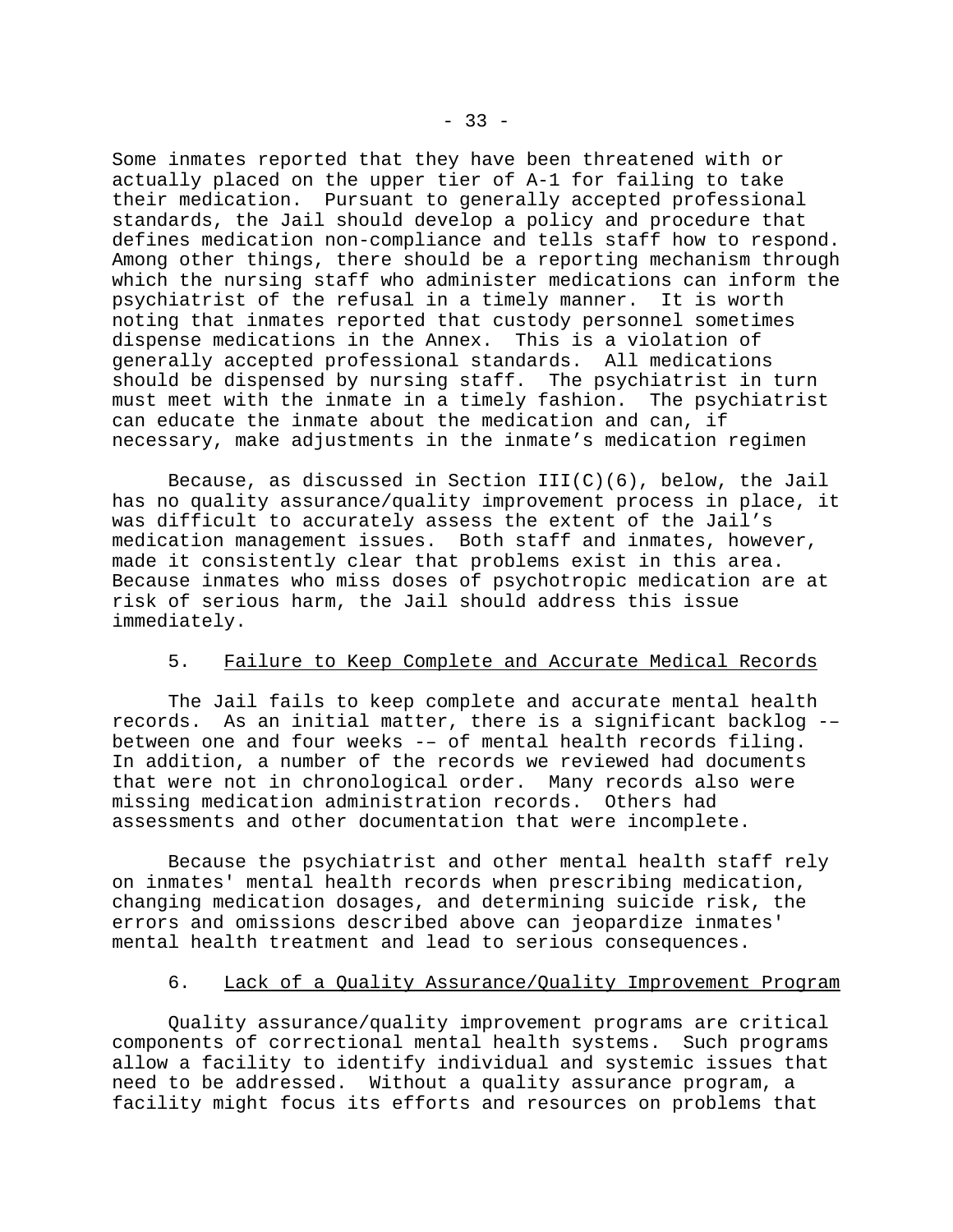are not critical or compelling. A quality assurance system is especially necessary for the Jail, because its insufficient mental health resources are stretched thin. A quality assurance system would help the Jail distribute its limited resources in the most efficient manner possible.

Despite the importance of a quality assurance system, however, we found very few, if any, practices designed to address quality assurance with respect to the delivery of mental health services at the Jail. Indeed, we are not aware of a single quality assurance study that has been completed. Indeed, during a six-month period in 2005, three inmates committed suicide. In response, the Jail hired a suicide prevention expert to review its system management of suicidal inmates. Among other things, the expert recommended that the Jail conduct mortality reviews.

Mortality reviews are a form of quality assurance. Their purpose is to determine whether an inmate who dies in custody (under any circumstances) exhibited symptoms that could have led to earlier diagnosis and intervention. Citing attorney-client privilege, the Jail has repeatedly refused to give our expert consultants access to the facility's mortality reviews. Consequently, we are unable to determine whether the Jail is conducting a meaningful analysis of its in-custody deaths and detecting patterns of operational or security problems that place inmates at risk of harm. Because we have not seen the mortality reviews, and in light of the Jail's woefully deficient quality assurance, we must infer serious concerns regarding the adequacy of its process.

We note that the Jail has developed a mental health quality improvement process. As of the date of our last tour, however, this process had not been implemented. In order to rectify the mental health care deficiencies described above, the Jail must develop and implement a quality assurance/quality improvement program. Without such a program, the Jail will have difficulty identifying areas that need improvement, prioritizing its efforts and developing appropriate remedies.

#### III. RECOMMENDED REMEDIAL MEASURES

To remedy the deficiencies discussed above and protect the constitutional rights of the pre-trial detainees and sentenced inmates at the Jail, the Worcester County Sheriff's Office should promptly implement the minimum remedial measures set forth below: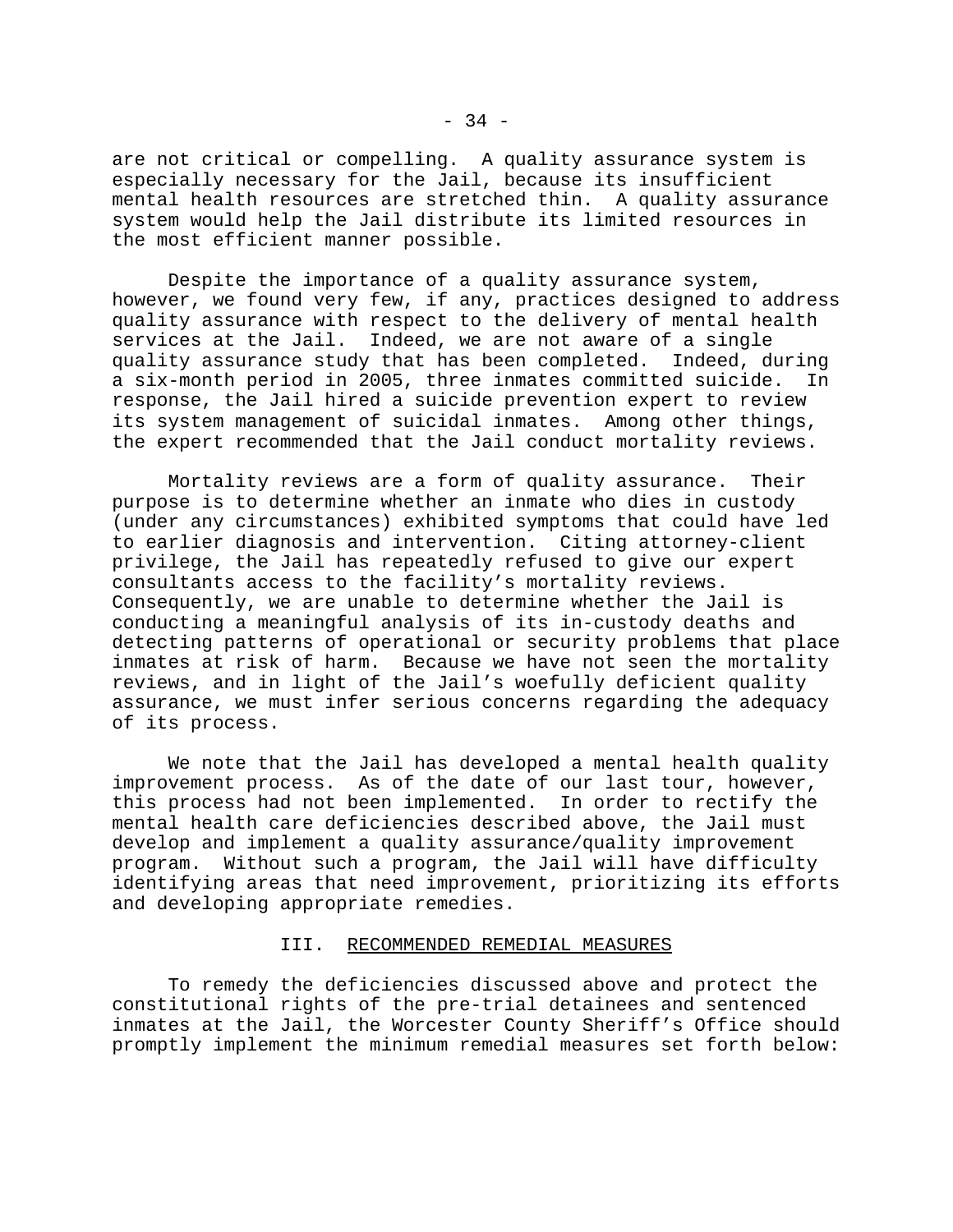## A. Protection from Harm

- 1. Cease the use of four, five, and six-point restraints on inmates as punishment; revise and implement the use of restraints policy to ensure that it meets generally accepted practice; and ensure that medical and mental health staff are involved in the decision to use restraints on an inmate according to generally accepted practice.
- 2. Cease the use of the Maximum B and C isolation cells for restraining inmates.
- 3. Ensure that all staff, and particularly the SOG, are regularly trained regarding the facility's use of force policy.
- 4. Ensure that all staff, and particularly the SOG, are regularly trained regarding the restraints policy and policy on decontamination after the use of chemical agents.
- 5. Develop and implement policies and procedures requiring all staff involved in a use of force to write a timely report regarding the incident.
- 6. Develop and implement policies and procedures, and provide training to ensure prompt supervisory and/or management review and investigation for all uses of force (there will be variances regarding the level of investigation required based upon the severity of the force), to determine whether force was appropriately used, whether remedial training is necessary, or whether facility policies should be revisited.
- 7. Develop and implement an incident and use of force tracking system that ensures integrity, reliably captures all relevant information, and is efficient.
- 8. Develop and implement policies and procedures regarding investigations, including but not limited to, time frame for conducting investigations, file management, documenting medical and other physical evidence, tracking processes, protocols for initiation, training requirements, interview processes for staff and inmates, allegations of staff misconduct, and final disposition procedures.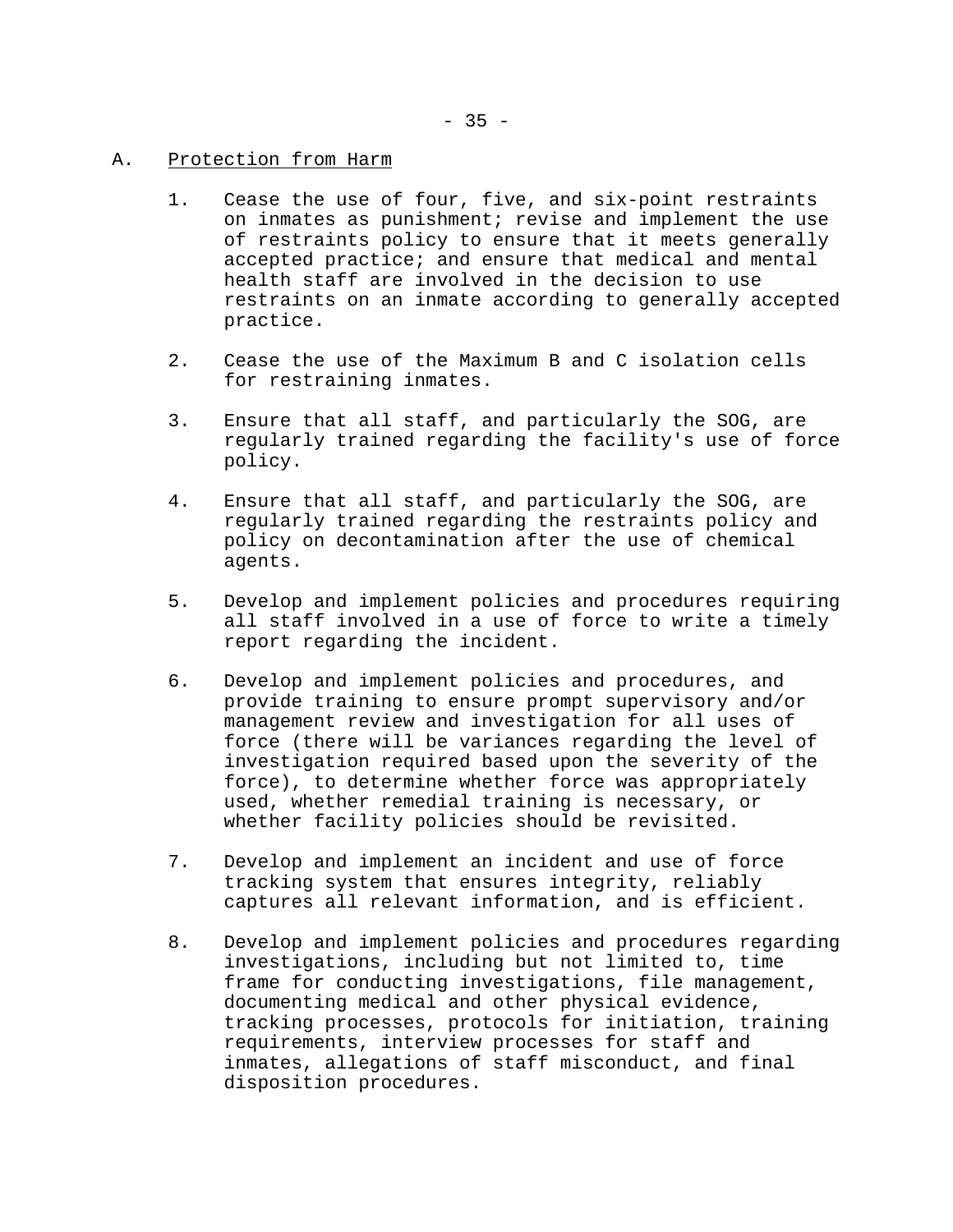- 9. Develop and implement policies and procedures to ensure that the Assistant Deputy of Special Services does not oversee both tactical operations and inmate grievances.
- 10. Ensure that staffing levels are appropriate to adequately supervise inmates.
- 11. Develop and implement policies and procedures for an objective classification system that separates inmates in housing units by classification levels.
- 12. Revise and implement policies and procedures to ensure inmates have access to an adequate grievance process.

### B. Environmental Health and Safety

- 1. Develop and implement an emergency key operation, by sight and touch, that is readily available and includes identical back-up sets of emergency keys.
- 2. Develop and implement a regular program of testing and inspecting all cell doors and emergency doors as soon as possible.
- 3. Ensure inmates are provided access to adequate and sanitary showering facilities.
- 4. Adjust water temperatures in all housing areas to appropriate levels. Monitor and adjust air

are appropriate.

5. Ensure inmates receive adequate clothing and linen

development of infectious diseases.

- 6. Develop and implement policies and procedures and provide training to all kitchen staff in the areas of food safety, proper food handling, proper sanitation, and proper hygiene practices to reduce the risk of food contamination and food-borne illness.
- 7. Develop and implement policies, procedures, and practices to ensure that physical plant deficiencies in the kitchen, including exposed electrical wiring, are immediately rectified and repaired.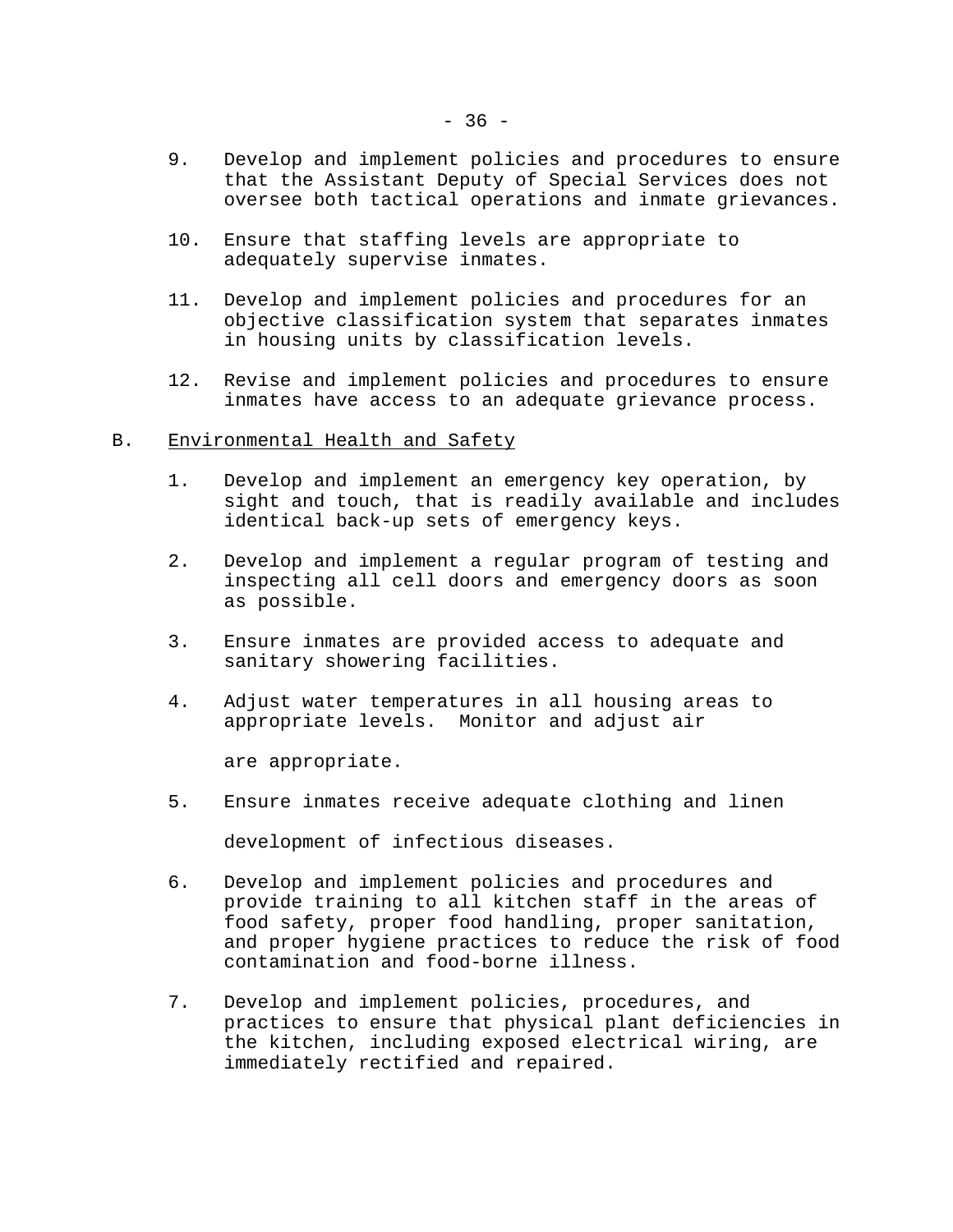8. Ensure that food preparation and storage areas, and vehicles and containers used to transport food are properly cleaned and sanitized.

## C. Mental Health Care

- 1. Provide sufficient on-site psychiatrist coverage to ensure that inmates with serious mental illness receive care that is timely and consistent with generally accepted professional standards.
- 2. Ensure that there are sufficient corrections staff to escort inmates to settings that allow them to meet with mental health staff in an appropriate, confidential environment.
- 3. Consistent with generally accepted professional standards, provide (or continue to provide) the following types of mental health treatment:
	- a. Crisis intervention, including access to beds in a healthcare setting for short-term treatment (usually less than ten days);
	- b. An inpatient level of psychiatric care that is available to all inmates who need it;
	- c. Outpatient treatment, including regular, consistent therapy and counseling, to general population inmates who are on the mental health caseload.
- 4. Consistent with generally accepted professional standards, provide discharge/transfer planning, including services for inmates in need of further treatment at the time of transfer to another institution or discharge to the community. These services should include the following:
	- a. Arranging an appointment with mental health agencies for all inmates with serious mental illness;
	- b. Providing referrals for inmates with a variety of mental health problems;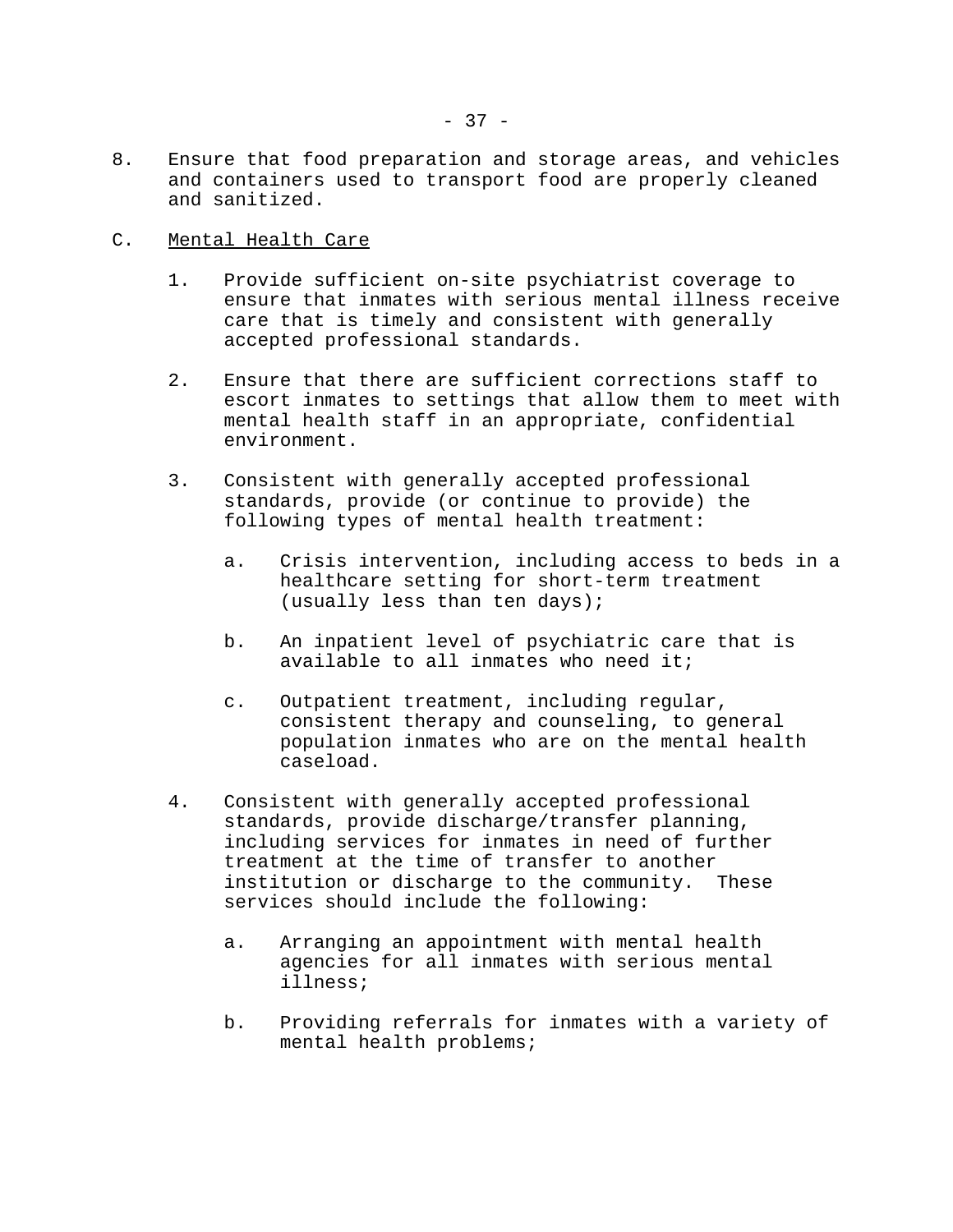- c. Arranging with hometown pharmacies to have inmates' prescriptions for necessary mental health
- 5. Provide appropriate housing and treatment for inmates who need to be on suicide precautions. Consistent with generally accepted professional standards, this housing and treatment should include:
	- a. Timely and complete assessment of an inmate's suicide risk, that is shared between departments and includes information about suicide threats;
	- b. Consideration of whether an inmate was identified and housed as a suicide risk during a previous confinement at the Jail;
	- c. Document the rationale for placing an inmate on suicide precautions;
	- d. Provide inmates on suicide precautions with daily visits from mental health staff;
	- e. Sufficient out-of-cell time;
	- f. Ensure that inmates on suicide precautions receive proper supervision; and
	- g. Continue to ensure the availability of cut-down tools that is consistent with generally accepted professional standards.
- 6. Follow generally accepted standards when using restraints, and ensure that staff, at a minimum, perform range of motion exercise on all restrained inmates on a schedule that is consistent with generally accepted professional standards; and continue to implement the policy requiring that no more than one inmate be restrained in the same area at the same time.
- 7. Follow generally accepted standards in the area of medication management, and ensure that:
	- a. Inmates receive their medication within a reasonable time when they are moved within the facility;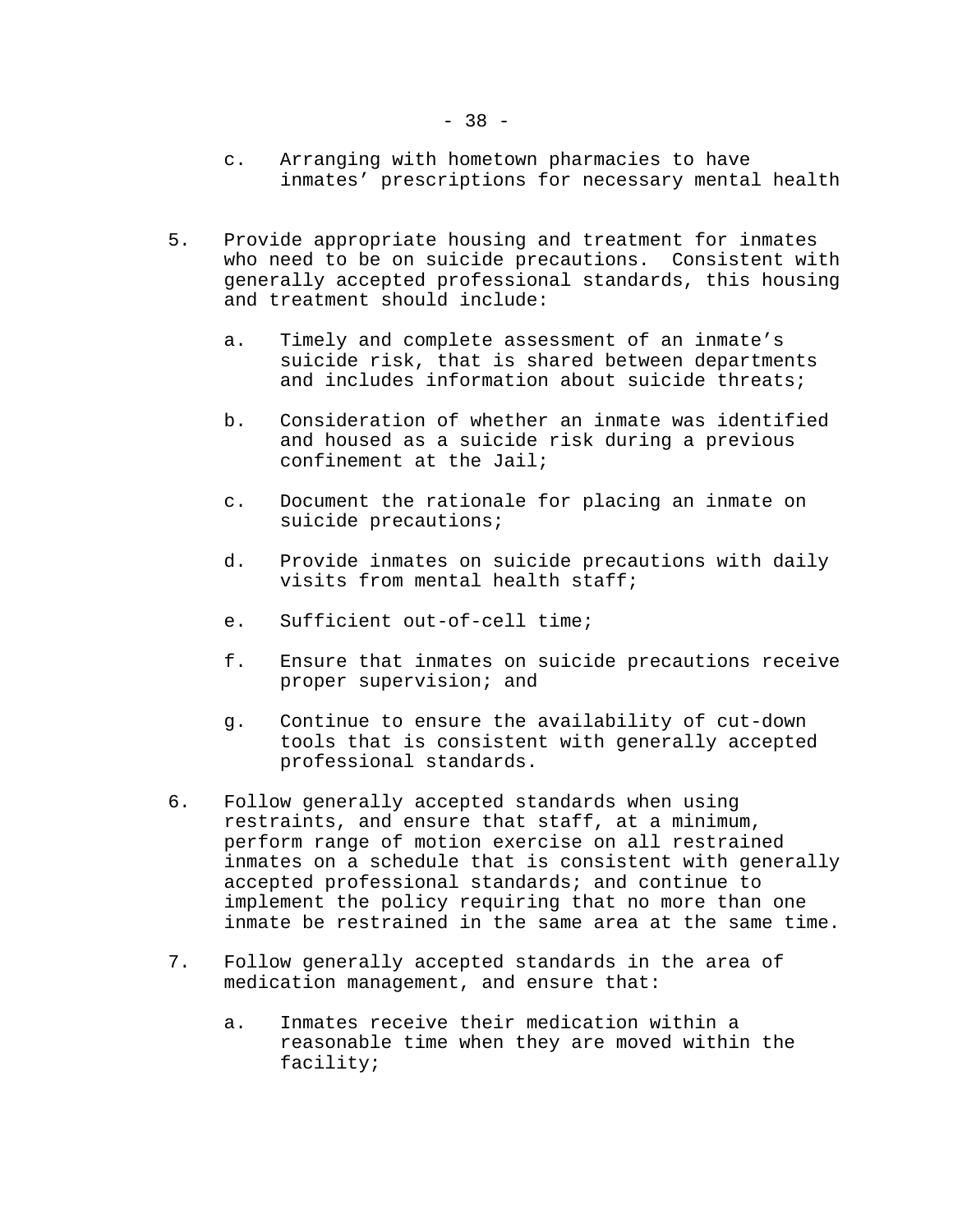- b. Institute an adequate medication management system that tracks prescriptions that need to be renewed;
- c. Psychiatrists write medication orders in accordance with generally accepted professional standards;
- d. Inmates who receive psychotropic medications are monitored carefully and seen regularly by the psychiatrist;
- e. Policies and procedures governing medication refusals are developed and implemented; and
- f. All medications are dispensed by nursing staff.
- 8. Ensure that all medical records are up-to-date, complete, and accurate.
- 9. Develop and implement a quality assurance/quality improvement program to assist the Jail in identifying areas that need improvement, prioritizing its efforts at reform, and developing appropriate remedies.

#### IV. CONCLUSION

Please note that this letter is a public document and will be posted on the Civil Rights Division's website ten calendar days after we send it to you. The letter will be immediately available, however, to any individual or entity upon request.

We hope to continue working with the Commonwealth and the Worcester County Sheriff's Office in an amicable and cooperative fashion to resolve our outstanding concerns regarding the Jail. Assuming there is a spirit of cooperation from the Commonwealth and the Sheriff's Office, we are willing to send our consultants' written evaluations -- which are not public documents -- under separate cover. Although the consultants' reports do not necessarily reflect the official conclusions of the Department of Justice, the observations, analysis, and recommendations contained therein provide further elaboration of the issues discussed in this letter and offer practical technical assistance in addressing them.

We are obligated by statute to advise you that, in the unexpected event that we are unable to reach a resolution regarding our concerns, the Attorney General may initiate a lawsuit pursuant to CRIPA to correct deficiencies of the kind